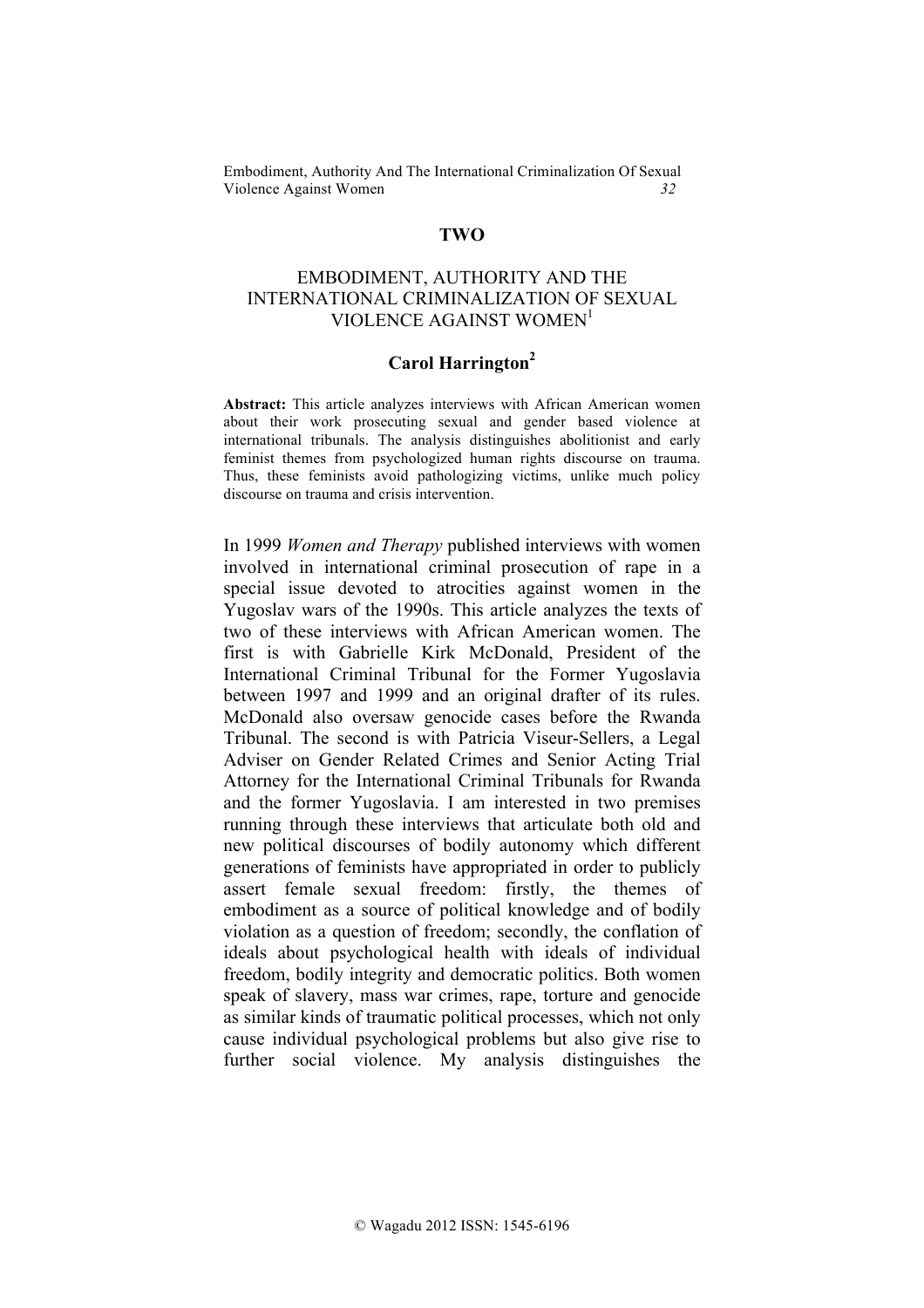classically abolitionist themes, which inspired women's organizations to take up the question of sexual autonomy from late twentieth century psychologized human rights discourse while also showing the historical continuities within feminist theorizing on the politics of sexual violence.

# **Female embodiment and political authority on the government of women's issues**

McDonald and Viseur-Sellers speak of their bodily empathy for victims of atrocity, particularly sexual atrocity during foreign conflict, as a source of authoritative knowledge that informed their legal thinking. When asked about how they found listening to evidence of sexual violence during the Yugoslav and Rwanda tribunals, both women emphasize their bodily empathy with female victims of rape specifically, if obliquely, in terms of having a vagina and not a penis. They speak of female embodiment as a source of knowledge that makes them more likely to notice sexual violence. McDonald puts it this way:

> As a woman, I can feel the act of rape. I can empathize with it. Men look at it differently, if they are sensitive. It is almost as though they see themselves in the shoes of the perpetrator, and they see more the damage that can be wrought, because they could be a perpetrator themselves. I feel, as a potential recipient, that I can feel the pain more. I don't want to be too graphic, but I can feel it in my body more than they can. (Sharratt  $\&$ McDonald, 1999, pp. 32-33)

McDonald (1999) tells of how a male prosecutor failed to prosecute rape in indictments he wrote based on evidence before the Yugoslav Tribunal. When queried, he claimed there was no support for such charges in the evidence. McDonald went through the materials herself finding "numerous statements referring to rape" by witnesses who said they would testify before the Tribunal if called. When she showed the prosecutor her findings he apologized; however, she had seen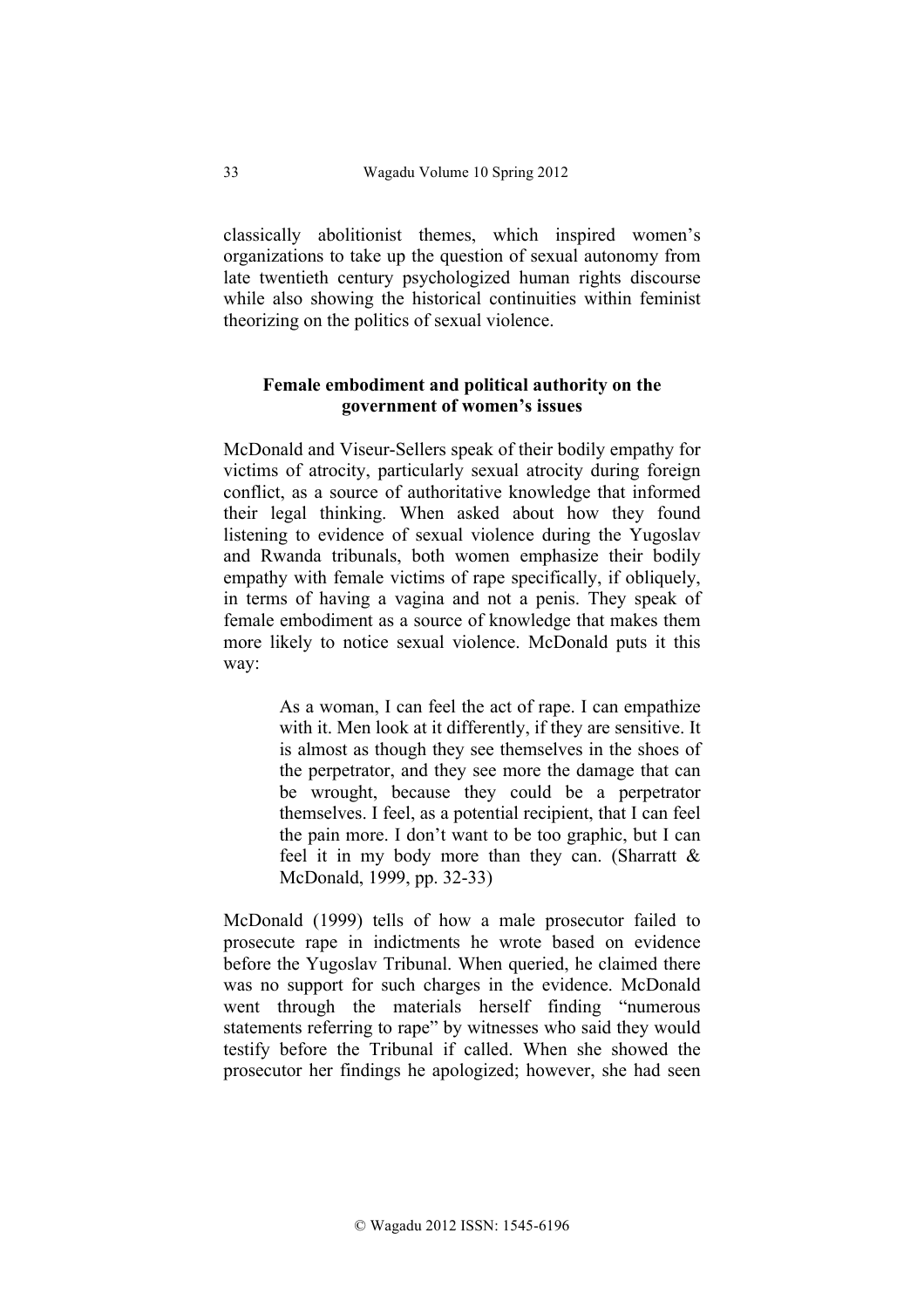no movement on the issue since then, even though the man in question voiced a commitment to prosecuting sexual crimes (Sharratt & McDonald, 1999, p. 31). With this story McDonald asserts the importance of women's participation in international justice; when it comes to prosecuting atrocity female embodiment as well as legal qualifications matter.

Similarly, Viseur-Sellers (1999) speaks of her bodily empathy with rape victims: "I know from myself personally that when I started doing this work I didn't go back to my gynecologist for two years. I'm sure that was part of my reaction to the sexual violence" (p. 57). She thinks that embodied identification with victims ensured that prosecutors brought more indictments of rape:

[M]any women in the office made an attempt to integrate gender policy internally in order to support and accelerate our gender policies in the investigations and prosecutions of sexual violence. They were very supportive, and caught the connection between their everyday life as women and the possibility of sexual violence during armed conflict. (Sharratt & Viseur-Sellers, 1999, p. 55)

She talks about how over time, and because of the commitment of women in the office, the topic of sexual violence stopped being "disquieting, shocking, intrusive or invasive" and became a valid matter of business for the Tribunal (Sharratt & Viseur-Sellers, 1999, p. 55).

Ruminating on the difficulty of bringing sexual violence against women to public attention, McDonald notes that this required not only an embodied identification on the part of legal staff but also their willingness to identify with women politically. Both men and women can find this a challenge:

It can be very difficult to identify with women's issues, for men because of their position of power, and for women because some may be reluctant to be identified as women. They want to pretend that they are equal and that they made it on their own. When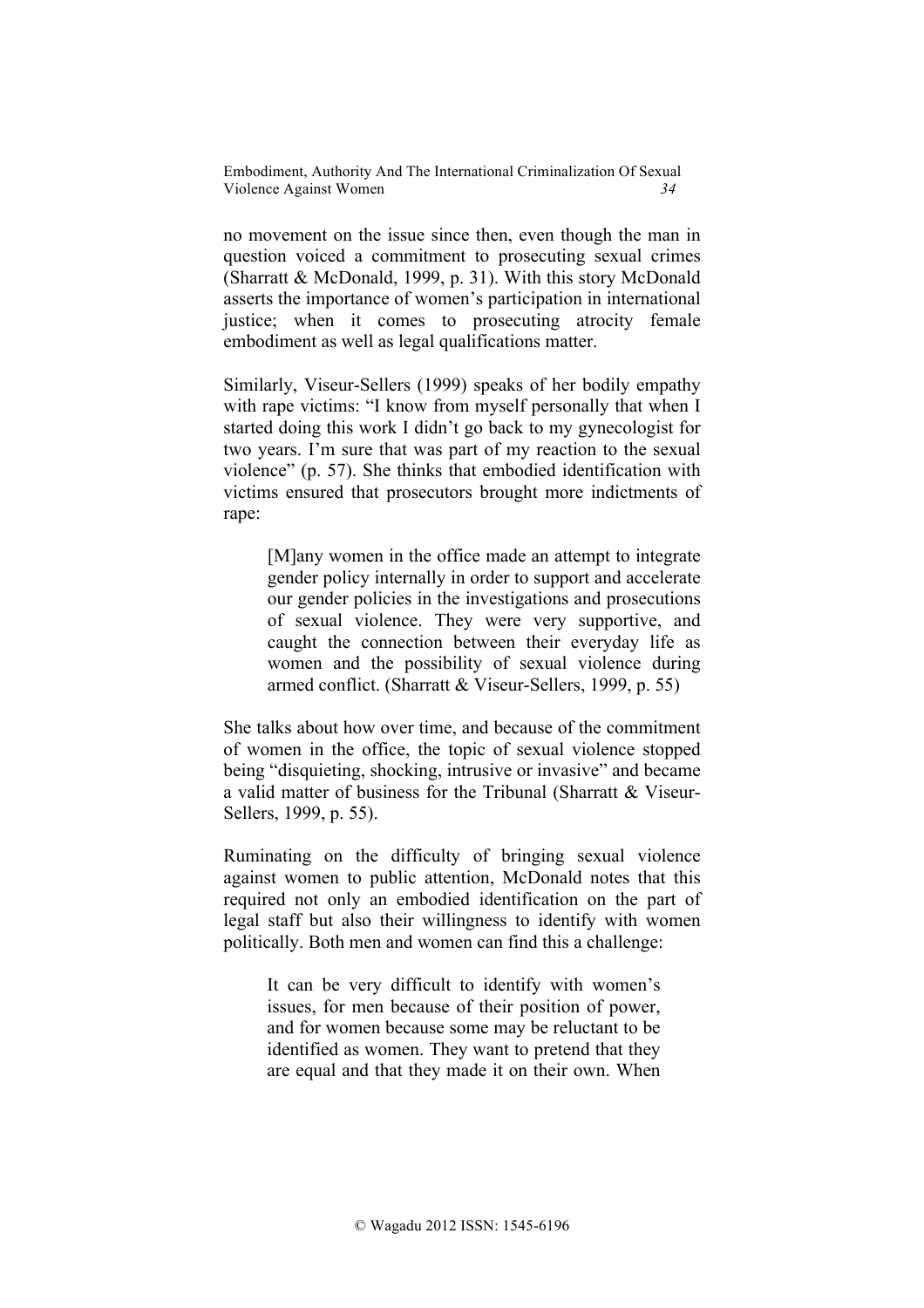we talk about sex crimes, sex and gender are important. Many women do not want to acknowledge gender or race. (Sharratt & McDonald, 1999, p. 31)

Here, the judge draws attention to how sexual violence marks victims as powerless and feminized within a culture that conflates power with masculinity. Consequently, both men and women may want to avoid identification with or as victims of sexual violence. McDonald thinks that the professional expertise with victims of sexual violence held by many women working on the Yugoslav Tribunal ensured that the issue did not get ignored because of people's reluctance to associate with it. Many Tribunal staff already had a political commitment to fight sexual violence.

McDonald and Viseur-Sellers speak of their embodied experiences of blackness as also affecting their response to the Tribunals in Yugoslavia and Rwanda and their capacity to identify with victims. In the course of the interview both recount instances when other people socially categorized them as black, assuming they would fit stereotypes of how they wore their hair or expressed their sexuality. Ruminating on racism's lingering legacy in the US, McDonald, daughter of a "half Swedish and half African-American" mother described as "lighter than I am, very light" describes how:

Once in New York I made an appointment over the phone at the same beauty parlor where my mother has her hair washed and cut. However, when I arrived, I was told right to my face that they did not do "that kind of hair," even though my hair is not that different from my mother's. (Sharratt & McDonald, 1999, p. 29)

McDonald says she prefers being in Europe, away from that legacy. However, Viseur-Sellers (1999) points out that Europe has its own legacy of racism: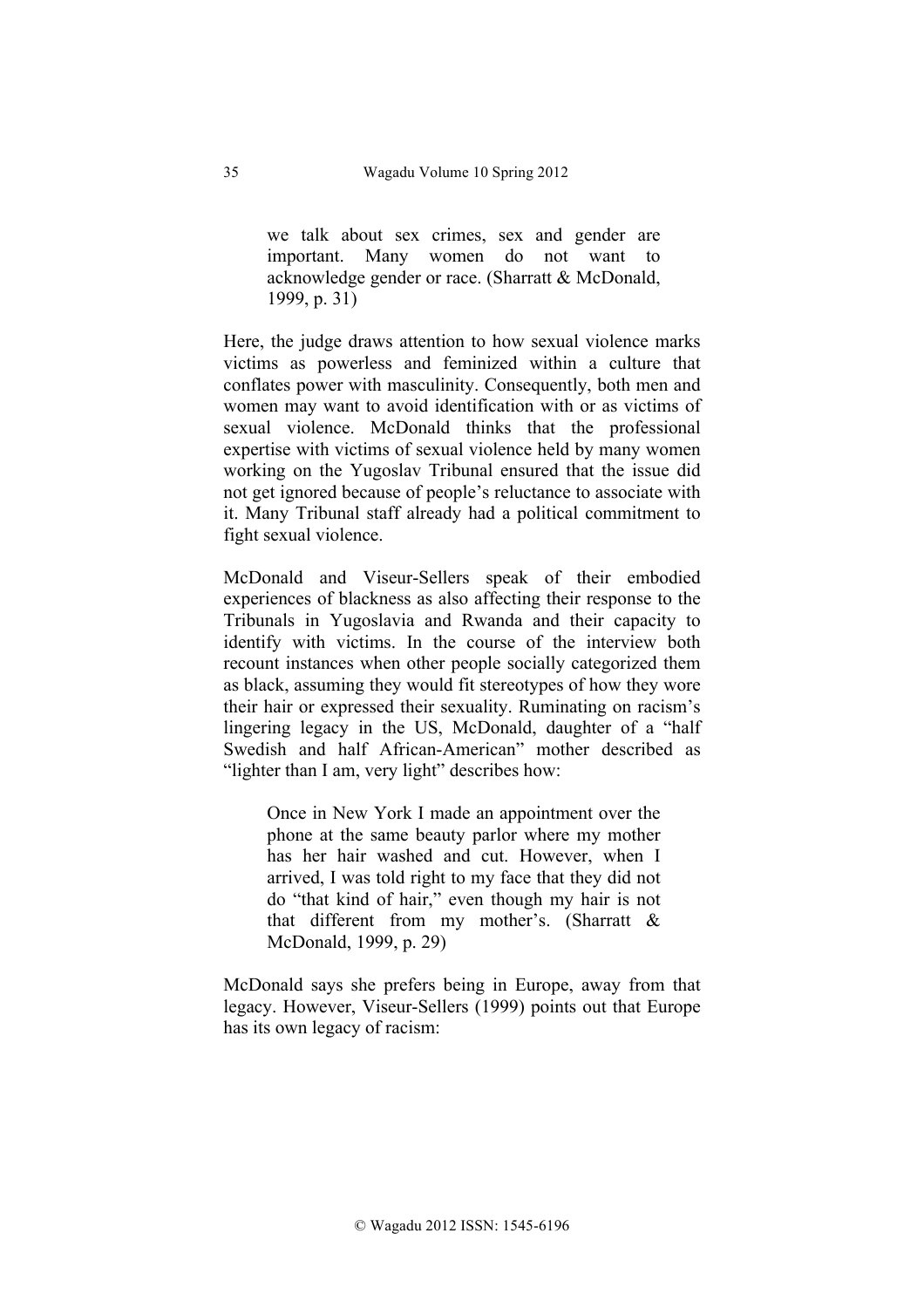Where I used to live in Belgium men would stop me because they thought I was a prostitute on the street. I had to tell them, "No I'm not a prostitute but if you are looking for one, come with me, maybe I can help you." Then I would say in a loud public voice, "This man needs a prostitute. Does anyone know where he might find one?" They see a tall black woman and from their colonial legacy of Zaire the only black woman that they imagine is a sexual partner. And thus they act surprised and devastated when I tell them I am not a prostitute. I am an American, an educated American, and they don't have anywhere to fit that in psychologically because it's not a part of their worldview in Europe. I think Europeans need to truly deal with their own colonial legacies and sexual myths associated with this legacy.  $(p. 60)$ 

Their bodily link with victims of war crimes is felt in terms of being identified as sexualized social outsiders as well as being able to imagine the experience of vaginal rape.

Viseur-Sellers (1999) identifies African American women's experience of "institutionalized sexual violence" as slaves with Yugoslav and Rwandan women's experience of war-time rape.

> One thing that I was thinking yet have never articulated was the passage of African-American women through institutionalized sexual violence and raping and the question of how this is related to Yugoslav women or Rwandan women today. In many ways, and for very good reasons, we tend to focus a lot within the women's movement on the question of rape. But I think sexual violence is so much broader. Violence in general often occurs prior to the act of rape. With slavery it goes much further than that. Breeding was sanctioned; forced birthing was sanctioned; selling of children was sanctioned. What about forcing someone to be a wet nurse? What about the master or the state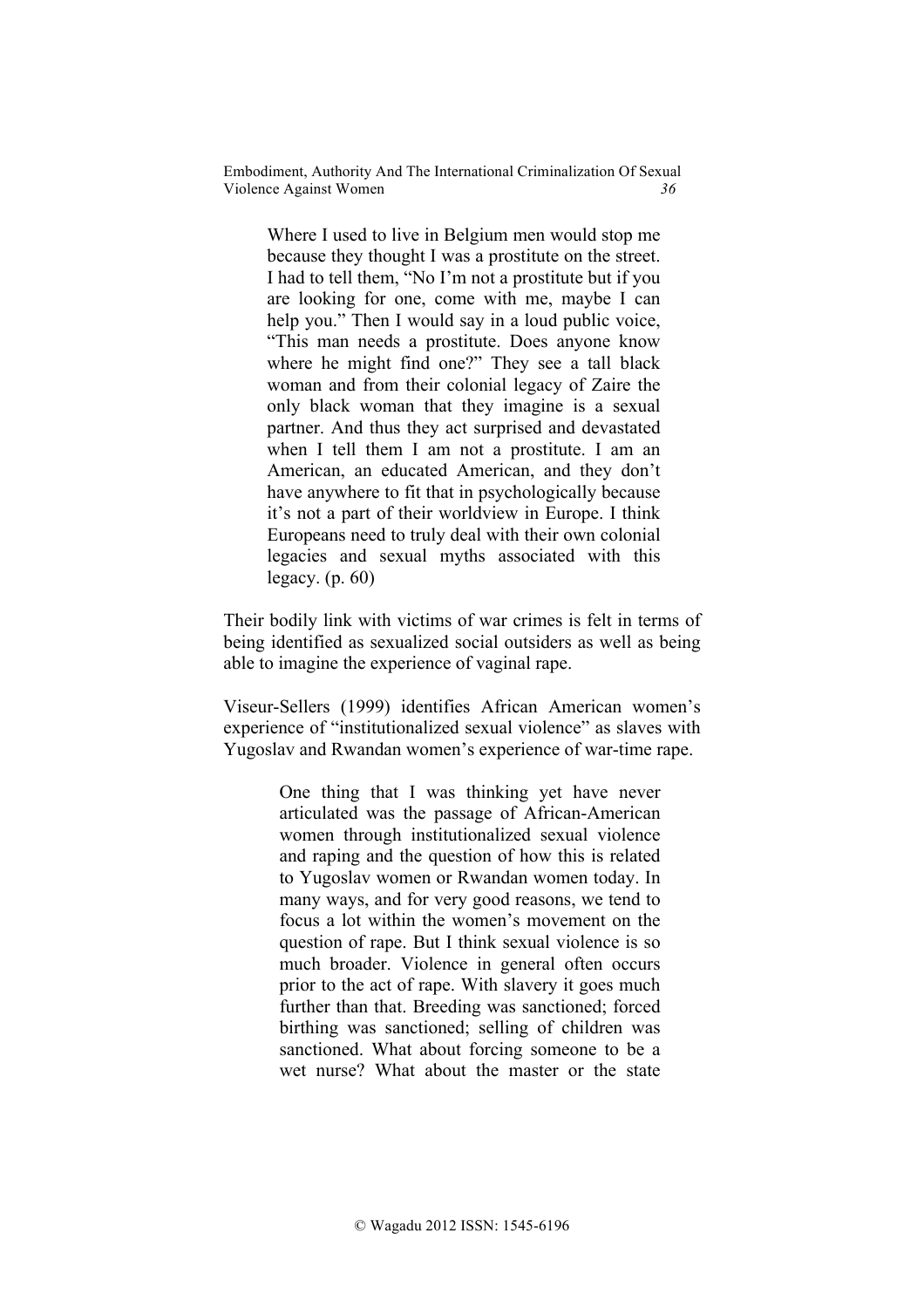owning your breasts and you don't own the liquid in them? That is sexual violence, yet it is not rape. (p. 77)

She hopes that the tribunals leave a legacy that recognizes sexual violence in general, not just rape in the sense of forced penetration with a penis, but also as a crime against humanity. The Rome Statute, which established the International Criminal Court, fulfilled this vision by explicitly naming sexual slavery, enforced prostitution, forced pregnancy, enforced sterilization, and "any other form of sexual violence of comparable gravity" as crimes against humanity (UN Doc. A/Conf.183/9, 1998).

This assertion of knowledge based upon embodied experience derives from a tradition of abolitionist discourse about bodily integrity, which inspired nineteenth century international women's organizations. Abolitionists in the anti-slavery movement successfully claimed the authority of lived experience to counter eyewitness accounts that slaves in the southern US lived in "happiness and comfort" as the London *Times* reported in 1852 (*Times*, 1852, p.7). Former slaves, such as Mary Prince, who published their stories, addressed such claims. Prince (1831) asserted that people in England had been misled by visitors from the West Indies as to the truth of slavery. She said:

> I have been a slave myself--I know what slaves feel--I can tell by myself what other slaves feel, and by what they have told me. The man that says slaves be quite happy in slavery--that they don't want to be free--that man is either ignorant or a lying person. I never heard a slave say so. (p. 23)

Such voices transformed public discourse on questions of freedom and personal autonomy, popularizing themes of political philosophy. Autobiographical and fictionalized slave narratives made popular reading in the mid-nineteenth-century-Anglophone world, and characters and scenes from such stories adorned calendars, cups and nursery wallpaper (Fisch, 2000). By the 1900s, Anglophone political discourse could no longer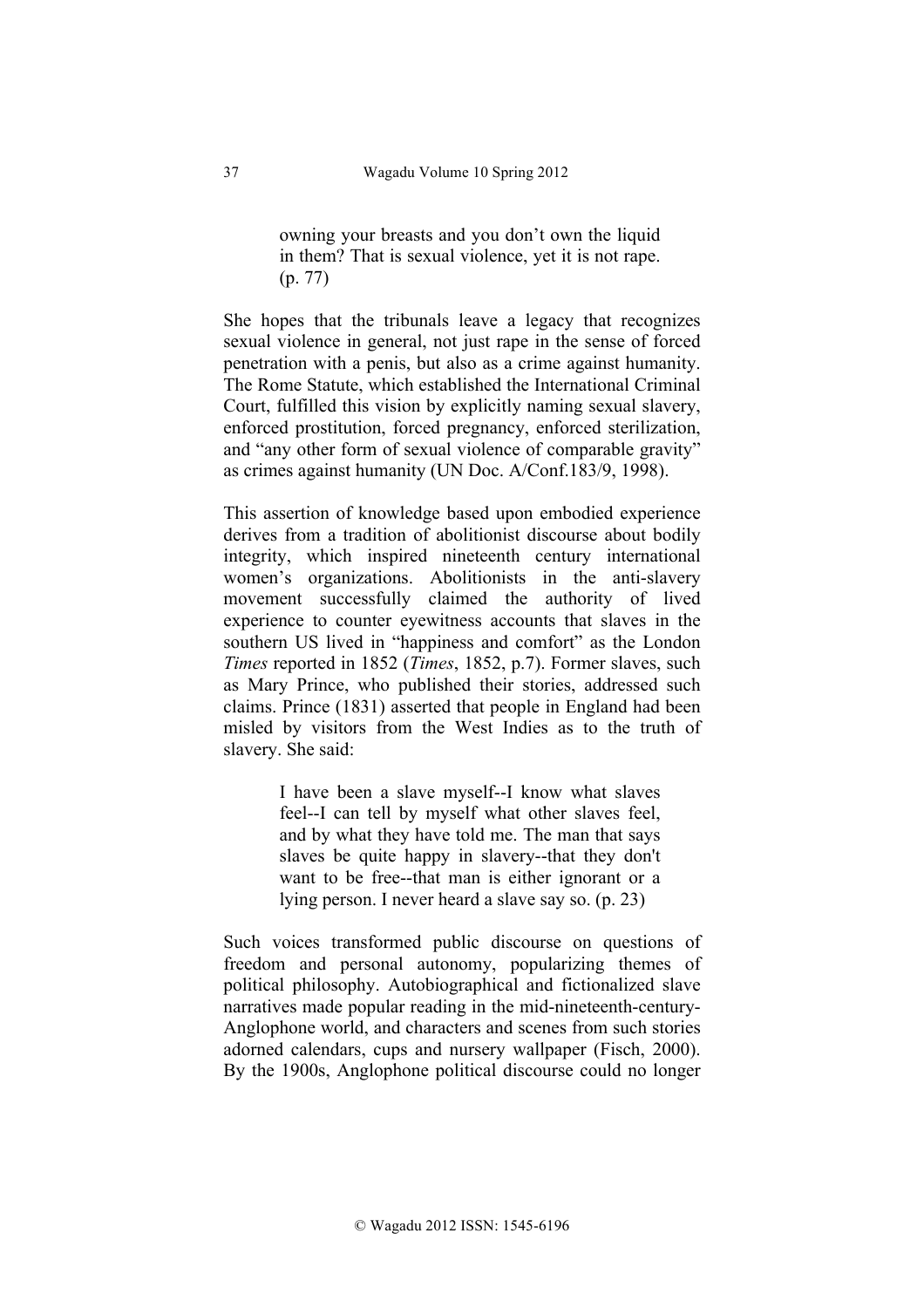seriously entertain arguments in favor of slavery (Harrington, 2010).

Feminist "abolitionists" who opposed mandatory vaginal inspection of prostitutes for venereal disease adopted abolitionist arguments to assert women's better knowledge of the female body. Scoffing at doctors who claimed the examination did no harm, Josephine Butler said:

> If all the male doctors in the world were to tell me with one voice that the operation is painless, and two or three female prostitutes (even the lowest) were to whisper in my ear with sobs and shudders (as they have done) that "the pain is dreadful," . . . I should believe the female prostitutes, and not the male doctors—simply because I am a woman. I know my own make, and I know that women, who by the hundreds tell me the same tale, do not lie to me. (quoted by Wilkinson, 1870 p. 22 in Trumble, 2001, p. 59)

Butler, who grew up in a family passionately engaged with the fight against slavery, led an international struggle against mandatory vaginal examination which fuelled the formation of the earliest international feminist organization in 1875, the International Federation for the Abolition of State Regulation of Vice.

By the early twentieth century women's international activism meant that at the League of Nations even conservative male politicians conceded the need to consult women over questions of the government of the female body, such as international trafficking in women. The League of Nations eschewed interfering in internal politics of nations with the exception of matters of slavery and people trafficking. Women's organizations discussed women's customary and legal status in all nations as slavery or slave-like because of paternal rights to sell daughters into marriage or prostitution and maritalexemption clauses in rape law. They linked women's equal citizenship and economic rights with their right to bodily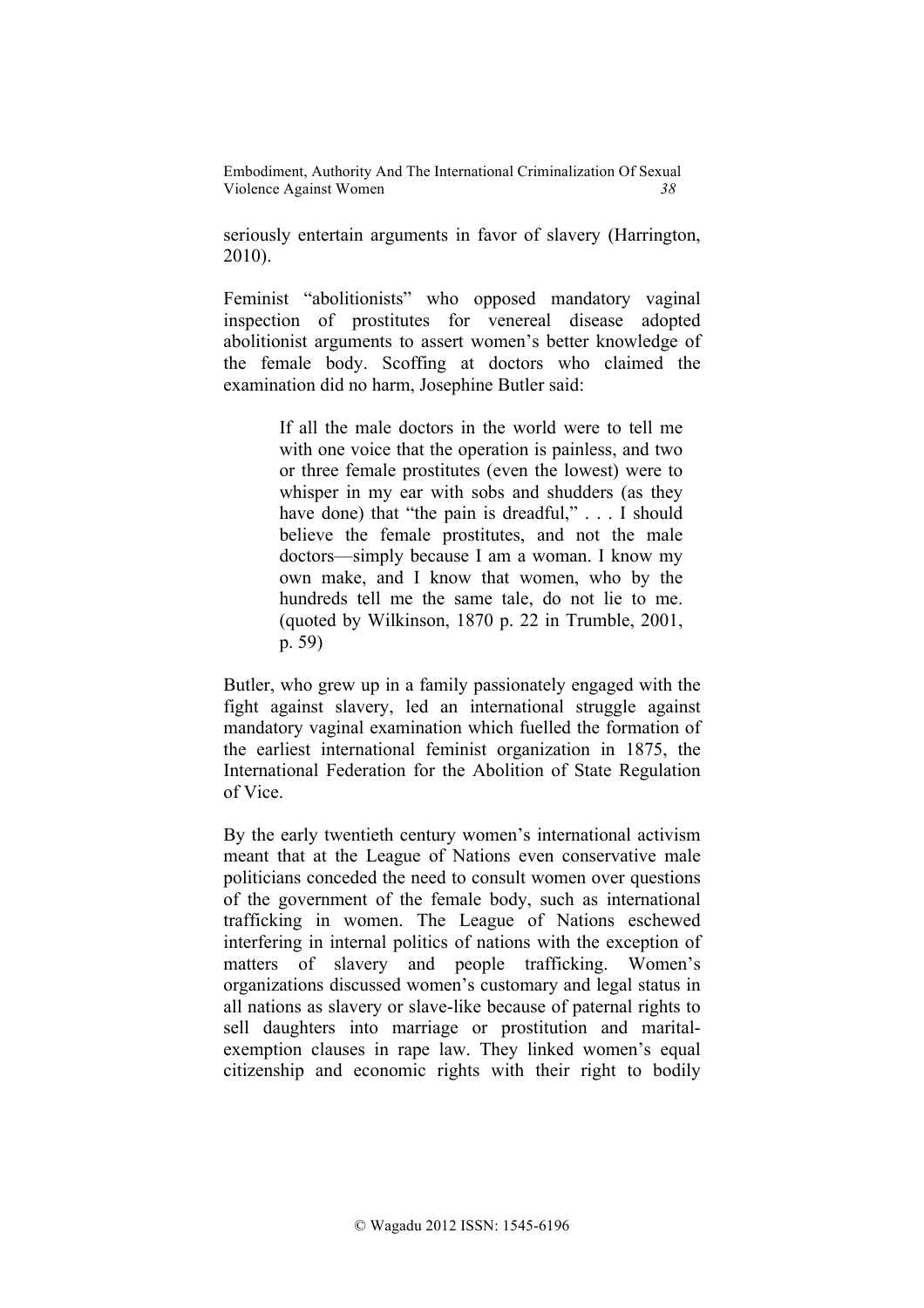autonomy as individuals within marriage and kinship systems. The League provided a forum for such arguments but its antislavery committee ruled against considering status-of-women questions (Miers, 2003; Miller, 1994; Rupp, 1997).

While women's international bureaucracy flourished within the UN, the problem of sexual violence and violence against women rarely appeared on its agenda throughout the decades of the Cold War. Anti-slavery groups continued to report on marriage and prostitution customs as "slave like" but were at the "bottom of the UN human rights hierarchy" (Zoglin, 1986, p. 328). The women's organizations in the UN rarely intervened in human rights discourse, articulating feminist concerns within the discourse of development while human rights organizations did not discuss violence against women (Berkovitch, 1999; Connors, 1996). Feminists active in the UN system did have a political analysis of sexual violence; however, they could get no traction on the issue, for example in 1985; the UN General Assembly refused to pass a resolution condemning "violence against women" so that the wording had to be changed to "domestic violence" (Barry, 1979, p. 67; Pietila & Vickers, 1996, pp. 64-68, 133, 143).

Only five years later UN feminists faced a transformed political context in which they could talk about violence against women and be taken seriously. This was not because, as some analysts assume, "the nature of warfare is changing, in ways that increasingly endanger women and girls" (Ward and Marsh, 2006, p.3). The only thing unusual about the rapes during conflicts in the 1990s was that mainstream authorities noticed and problematized them as human rights violations (Barstow, 2001; Brownmiller, 1975; Gertjejanssen, 2004; Harrington, 2010; Tanaka, 2002). The astute campaigning of UN feminists to link human rights with women's rights in the radically altered post-socialist international order brought the politics of sexual violence into the mainstream of UN politics. Charlotte Bunch (1995) describes how a network of feminist activists working within the UN system decided that feminists needed to be "in on" human rights discourse because of its increasing salience and that violence against women provided, "The issue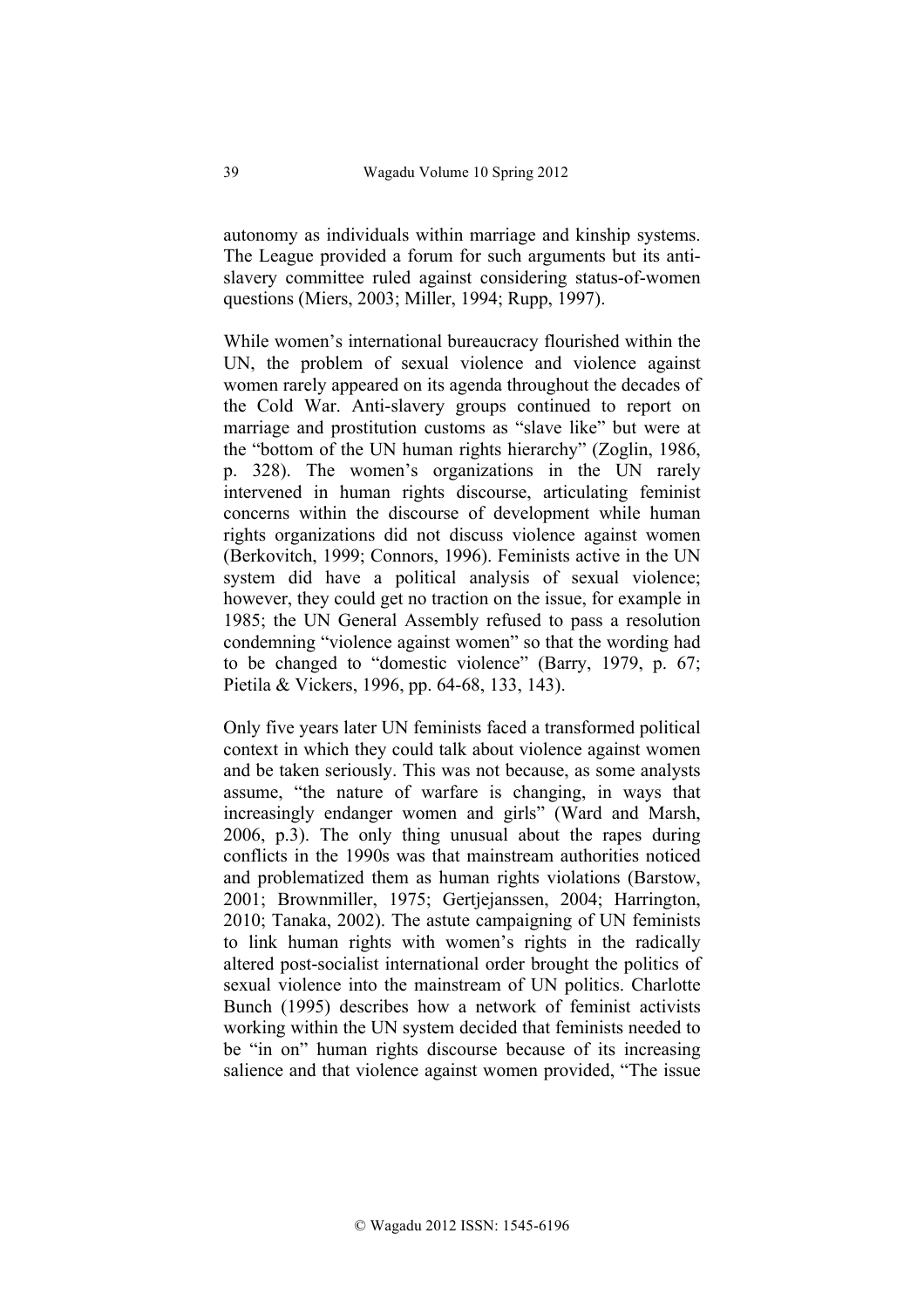which most parallels a human rights paradigm and yet is excluded. You can see in violence all the things the human rights community already says it's against: it involves slavery, it involves situations of torture, it involves terrorism" (Bunch quoted by Friedman 1995, p. 20). Subsequently, this network targeted the 1993 UN human rights conference in Vienna, ensuring that the Vienna Programme of Action included a chapter on women's human rights. (Bunch and Reilly, 1994; Connors, 1996, pp. 169-170). Also in 1993, feminists succeeded in getting the UN General Assembly to adopt the Declaration on the Elimination of Violence Against Women and appoint a Special Rapporteur on the issue (Pietilä, 2002, p.53). In 1995, the World Conference on Women in Beijing helped consolidate the slogan "women's rights are human rights." The UN Division for the Advancement of Women reviews implementation of the Beijing Platform at the national and regional level every five years (Division for the Advancement of Women, 2010). In the twenty-first century, United Nations Security Council Resolutions 1325 (2000), 1820 (2008) 1888 (2009), 1889(2009), and 1960 (2010) link "women, peace, and security" and condemn sexual violence putting the issue at the heart of international discourse on security if not the practice (Tryggestad, 2009; Harris & Goldsmith, 2010).

Embodied authority played a crucial part in deciding which actors could speak on questions of sexual violence. The high profile of African American legal experts in the Yugoslavia and Rwanda Tribunals reflects this acknowledgment of embodied authority. McDonald (1999) speaks of being catapulted into the company of much more senior judges on the Yugoslav Tribunal, who deferred to her:

> It is amazing because I was the presiding judge, the youngest, African-American and a woman. But I believe I was respected by both judges. One is ten years older than me, the other 20. Yet they respected me and told me how quick I was and how much control I had over the trial proceedings. I asked one of them when we were assigned another case, ''Why don't you take the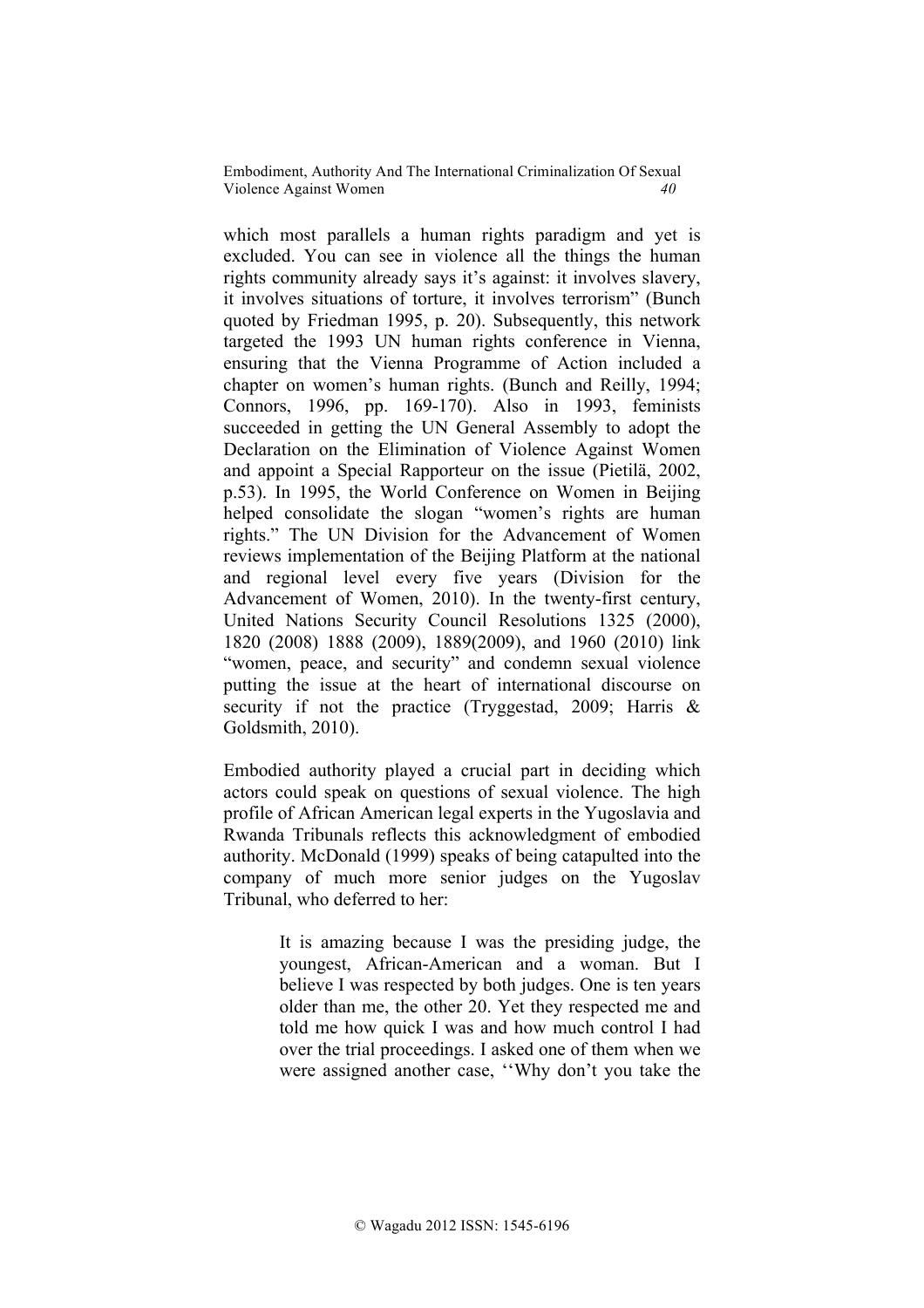position of presiding judge?'' ''No,'' he answered, ''you are doing a good job, just keep doing it." (p. 26)

The Yugoslav Tribunal created the position of legal adviser on gender-related crime, which Viseur-Sellers filled, marking it off as an area of specialized expertise within the broader field of atrocity.

### **The medicalization of sexual violence as trauma**

When sexual violence re-entered international politics in the 1990s as a human rights issue, feminists had already developed an established body of knowledge and expertise on the question. Feminists had theorized the link between private rapes and rapes that happened in the context of public political conflict as residing in the common psychosocial impact of the violence. For example, Dianne Russell's (1982) *Rape in Marriage* cited Amnesty International's *Report on Torture* to argue that significant numbers of women suffered torture at the hands of their husbands. Russell argued that violent men used the same techniques on their wives as those described in the *Report*. In both domestic abuse and political torture the perpetrator aims to establish psychological control over their victim. Like torturers, abusive husbands isolate their wives from other significant relationships, use demonstrations of omnipotence, threats, degradation, especially sexual degradation, alongside occasional indulgences and affectionate treatment, the combined impact of which put women into a state of "debility dependency and dread" (Russell, 1982, pp. 282-285). Reflecting upon the impact of violence against women at a social level, on the cover of *Against Our Will* Susan Brownmiller theorized rape as "a conscious process of intimidation by which all men keep all women in a state of fear" (Brownmiller, 1975). Viseur-Sellers (1999) acknowledges this analysis when she says:

> In municipal or domestic situations, you do have a community that is perhaps affected [by sexual violence] on a certain level, with all women being aware that one shouldn't walk through dark parking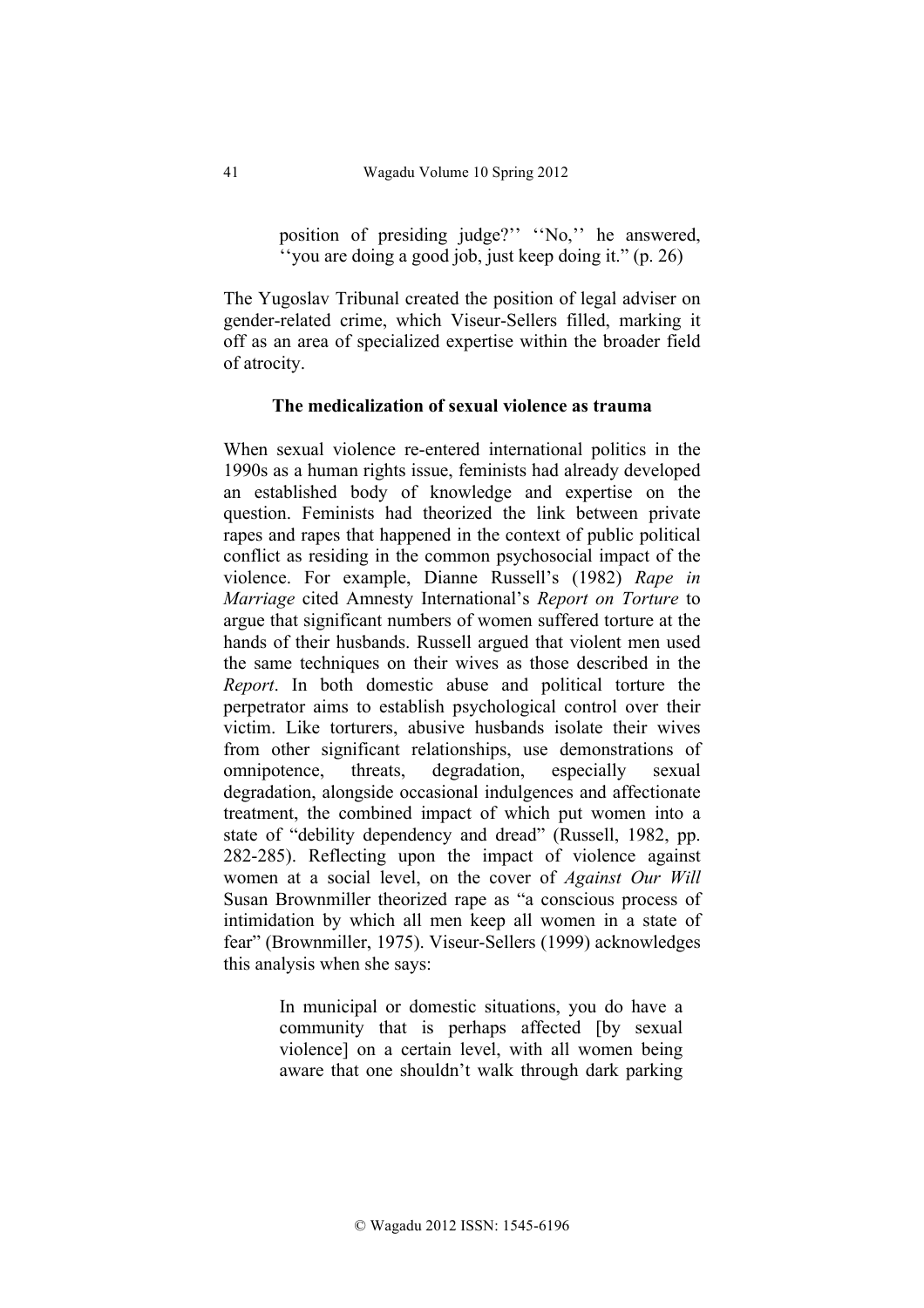> lots at night because we know there is danger. I don't think it's to the level of traumatization, but we have a sense of what is dangerous. Moreover, there is a community reaction in terms of the domestic rape situation. (p. 57)

In the 1990s, feminists interpreted wartime rape through the lens of their existing theories of sexual violence and suddenly had an international audience for such analysis.

In the 1970s, United States anti-sexual-violence feminists had successfully worked alongside anti-Vietnam-war activists and anti-torture campaigners to formulate a theory of integrity violation as a psychological technique of power. This theory linked combat violence with rape and torture in public or private through the concept of psychological trauma. Trauma theory suggested that experiencing or witnessing violations of bodily integrity put people at risk of psychological disturbances such as numbing and avoidance of the memory, combined with intrusive waking re-experiencing of the trauma, nightmares and anxiety. Activists and experts united to get Post Traumatic Stress Disorder (PTSD) recognized in the 1981 revised edition of the *Diagnostic and Statistical Manual of Mental Disorders* (Bloom, 2000). Therapy for PTSD typically leads the patient to produce an account of the traumatic event which assigns appropriate responsibility to the perpetrator and victim and recasts the victim as a survivor. Full recovery involves the survivor transforming into a "thriver," who has scrutinized her own conduct to cast off the negative effects of victimization and is no longer controlled by the trauma (Davis, 2005, p.167- 68, 177-78, 193-206).

This model of trauma and recovery has affected how international authorities deal with collecting evidence of war crimes. The Yugoslav wars of the early 1990s occasioned "probably the first war ever where not only the body and the material needs but also the soul and the psychological needs of the traumatized has been taken seriously on *a large scale*" (Arcel 1994, emphasis in original, quoted in Stubbs 2005, p. 54). The UN Commission of Experts noted its concern with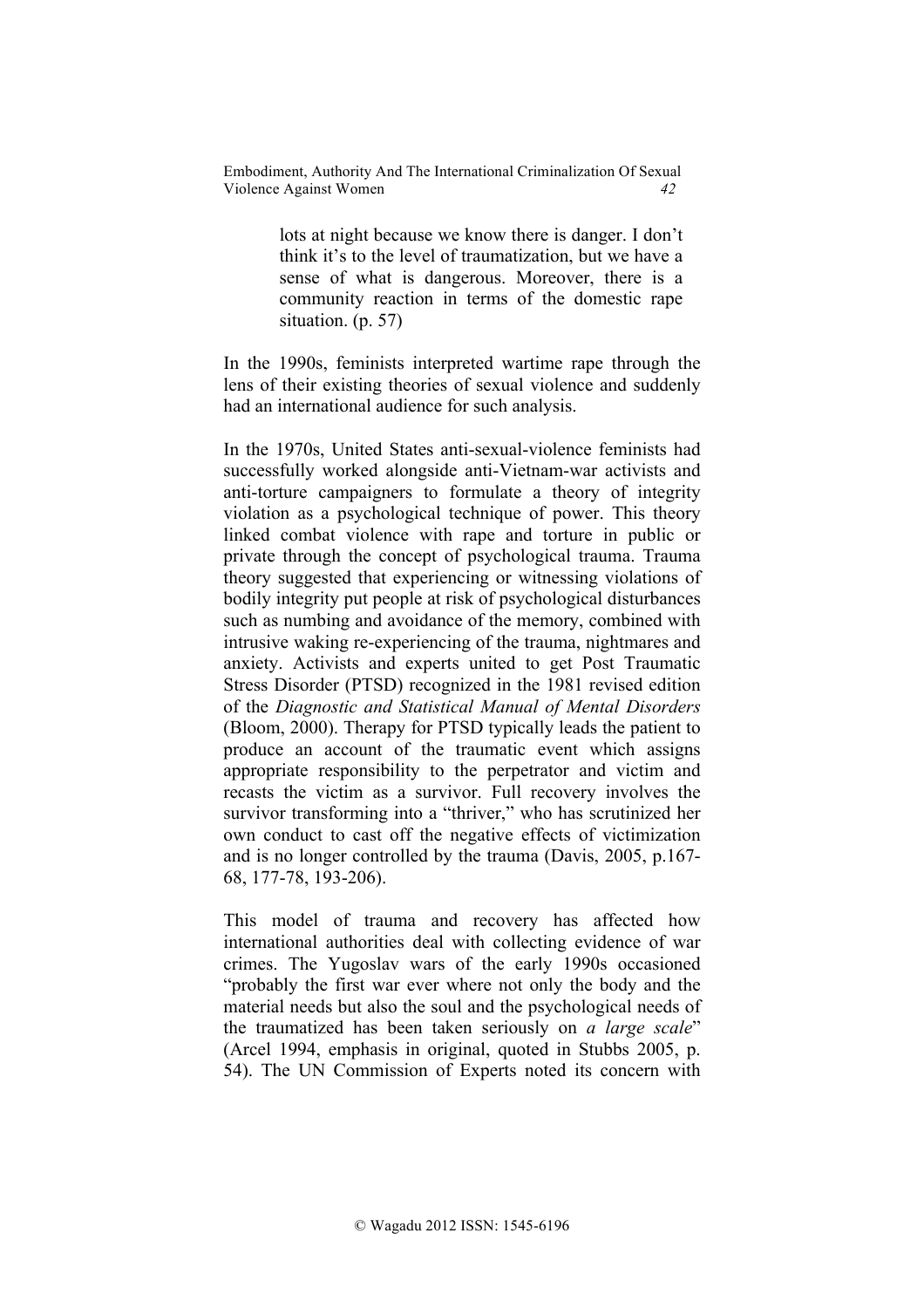"the danger of PTSD and its impact on witnesses" after the suicide of a witness who spoke to them during their investigation of violations of international law during the Yugoslav conflict (Commission 1994 Annex IX A. para 63). They incorporated mental-health expertise into their investigation, and this became normal practice at all stages of war-crimes proceedings. According to Viseur-Sellers (1999), both the Yugoslav and Rwanda Tribunals provided witnesses with access to mental health support:

> When investigators in the field interview someone or contact a potential witness who is in a bad psychological state, they will usually attempt to put them in contact with local social services … Then, when they come to The Hague to testify, they have access to medical and psychological services here. When they return home there has to be follow-up. The person still needs services and they need to have access to that local NGO. (p. 72)

She also suggests that people listening to evidence and supporting survivors may need professional assistance as well, "The bailiff who is calling out the case, listens to that testimony every day. What is their reaction? What about the guards who are sitting next to the accused?" (Sharratt & Viseur-Sellers, 1999, p. 60). Reflecting on her own reaction to listening to the evidence, McDonald says, "maybe I am traumatized and I don't know it. It will take a long while for me to feel the full effects of this experience. It was horrible. I couldn't sleep during the Tadić trial. I think it is still inside me" (Sharratt & McDonald, 1999, p. 37).

In the international arena, theories of trauma conceptualize communities and whole societies as traumatized and suggests that recovery also needs to happen on a communal as well as individual level. Viseur-Sellers (1999) says, "in the context of a war, the crime of rape is no longer 'just' rape. It's a crime against humanity manifested through sexual violence … the sexual violence that occurs during an armed conflict is distinctly related to the political and the societal upheaval that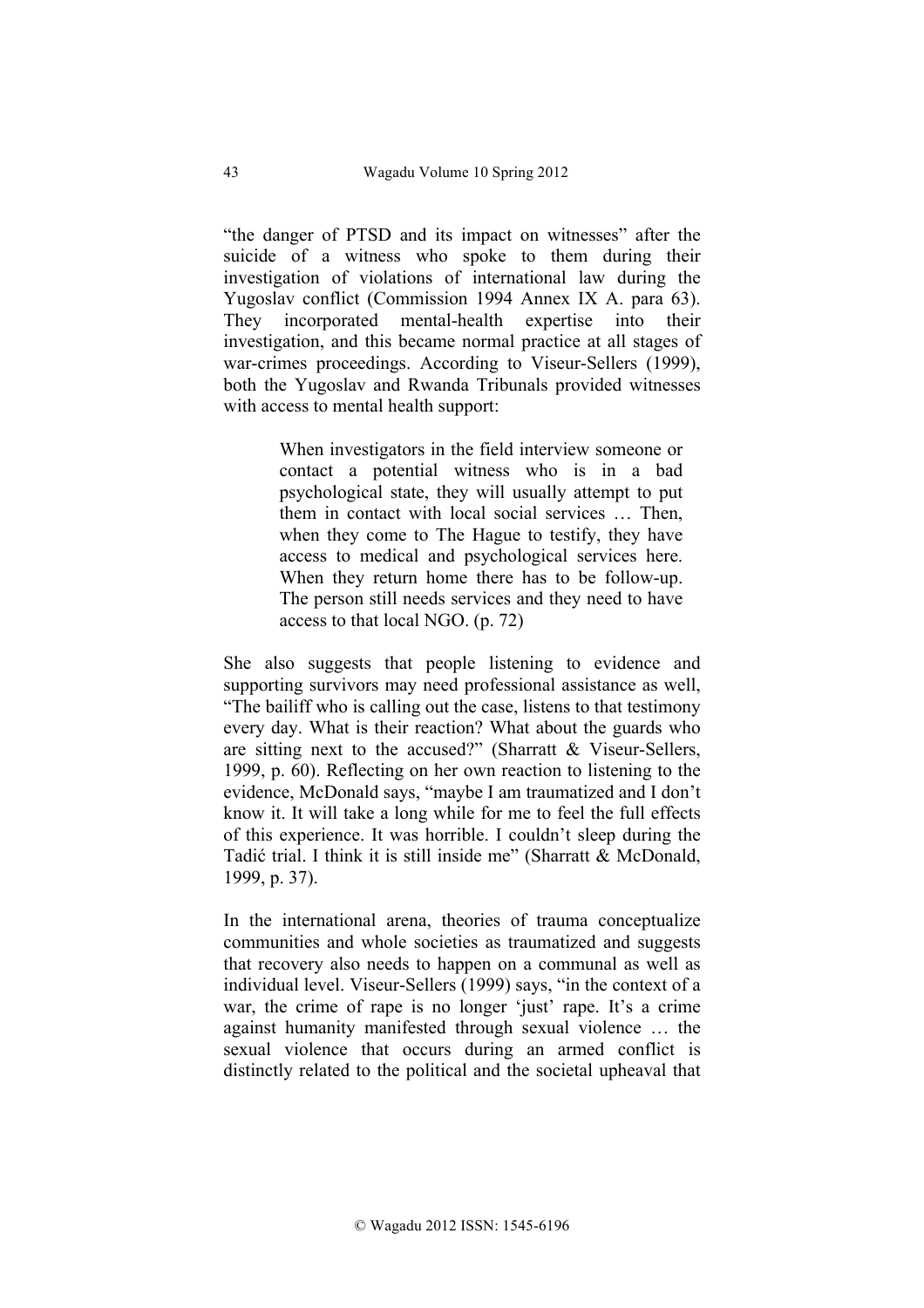has led to war in the first place" (p. 56). For McDonald (1999) war crimes stem from the same psychosocial source as racism, segregation and slavery.

> [W]hat is happening here is, in a sense, what I have seen as a civil rights lawyer, only that it is happening on a much larger level. Racial intolerance and hatred has not, in my lifetime, risen to this level of destruction. Slavery happened a long time before I was born. (pp. 27-28)

She sees the conflict in Yugoslavia as intolerance and hatred at its most intense, similar to slavery and stemming from the same psychology which underpinned the denial of civil rights to African Americans. Indeed, she analyzes the Yugoslav conflict in order to better understand the struggle against racism.

> When I sit on the bench I am used to, not the horrible atrocities, nobody can get used to that, but I am used to the concept of people being intolerant to each other. At the Tadic trial, I asked a principal, "How can you explain these atrocities when Muslims, Croats and Serbs had gone to school together, lived together, intermarried with each other?" Now I asked him this question because I wanted to know about the conflict, but also because I wanted to know for myself. How can you explain this important battle for desegregation in the 1950s and it's now thought that everybody is going to go to school together and supposedly everything is okay, yet it is not. There is re-segregation and there is intolerance on a different level. (Sharratt & McDonald, 1999, p. 29)

The concept of trauma and its psychological effects links violence from seemingly different historical and cultural contexts as having a common impact.

Both McDonald and Viseur-Sellers (1999) agree that atrocity left unresolved drives continuing intolerance and violence. McDonald understands the Yugoslav conflict and racial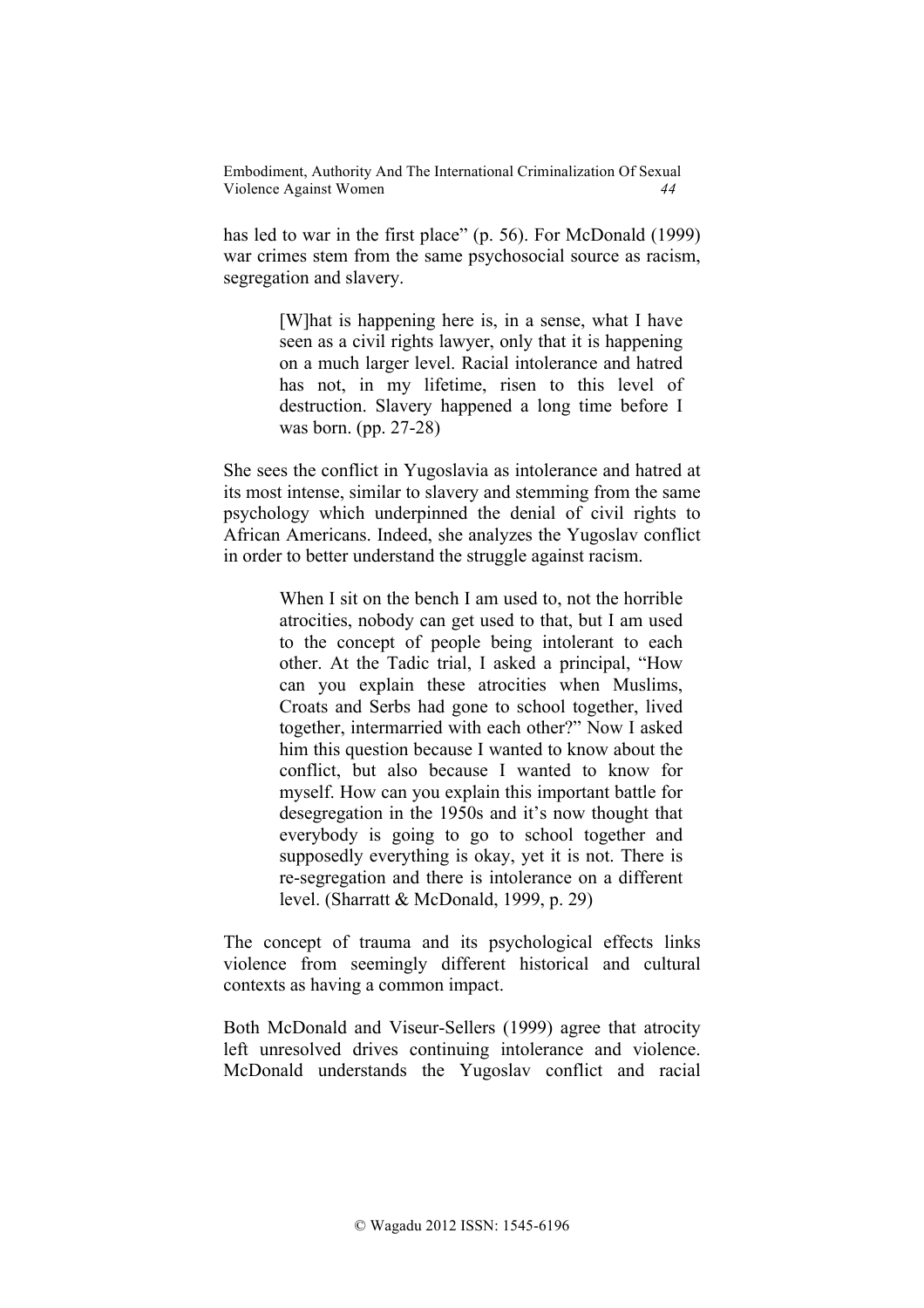conflict in the US as arising from a failure to resolve past atrocity: "Well, it is all based on intolerance and a lack of respect for difference, and also a failure to resolve what has happened in the past" (p. 28). For Viseur-Sellers (1999) the historical legacy of slavery also provides one of the connecting points between the experiences; she expects that the Rwandan genocide will leave a legacy felt by generations not yet born.

> In Rwanda, the sexual violence that occurred during the genocide, is that related to an African-American sense of slavery? I don't know. I haven't thought about it that much, but what I will say is there will be a psychic legacy in Rwandan society due to the sexual violence. Why should individual psychic scars and societal scars be anything new? I think it's normal. It derives from patriarchy and it is part of the legacy of sexual violence. (pp. 59-60)

This view accords with Yael Danieli's theory of intergenerational trauma; Danieli worked for the International Society for Traumatic Stress Studies at the UN and advocated for strong psychosocial programmes in peace-building and refugee work as a way to prevent future conflict (Danieli, 1998).

#### **Medicalization, Trauma, Stigma and Disempowerment**

Critics of this new attention to trauma worry that it introduces foreign political domination in the guise of therapy. Vanessa Pupavac (2004) claims "that international therapeutic governance pathologizes war affected populations as emotionally dysfunctional and problematizes their right to selfgovernment, leading to extensive external intervention" (p. 149). In the *British Medical Journal*, Derek Summerfield (2002) complains that "talk therapy implicitly aims to change not just a person's behaviour but their mind – the way a person construes" and that in the context of international intervention this amounts to "pacification" by defusing emotions that could fuel political challenges and change (p. 1106). Workers with experience in delivering aid to refugees have argued that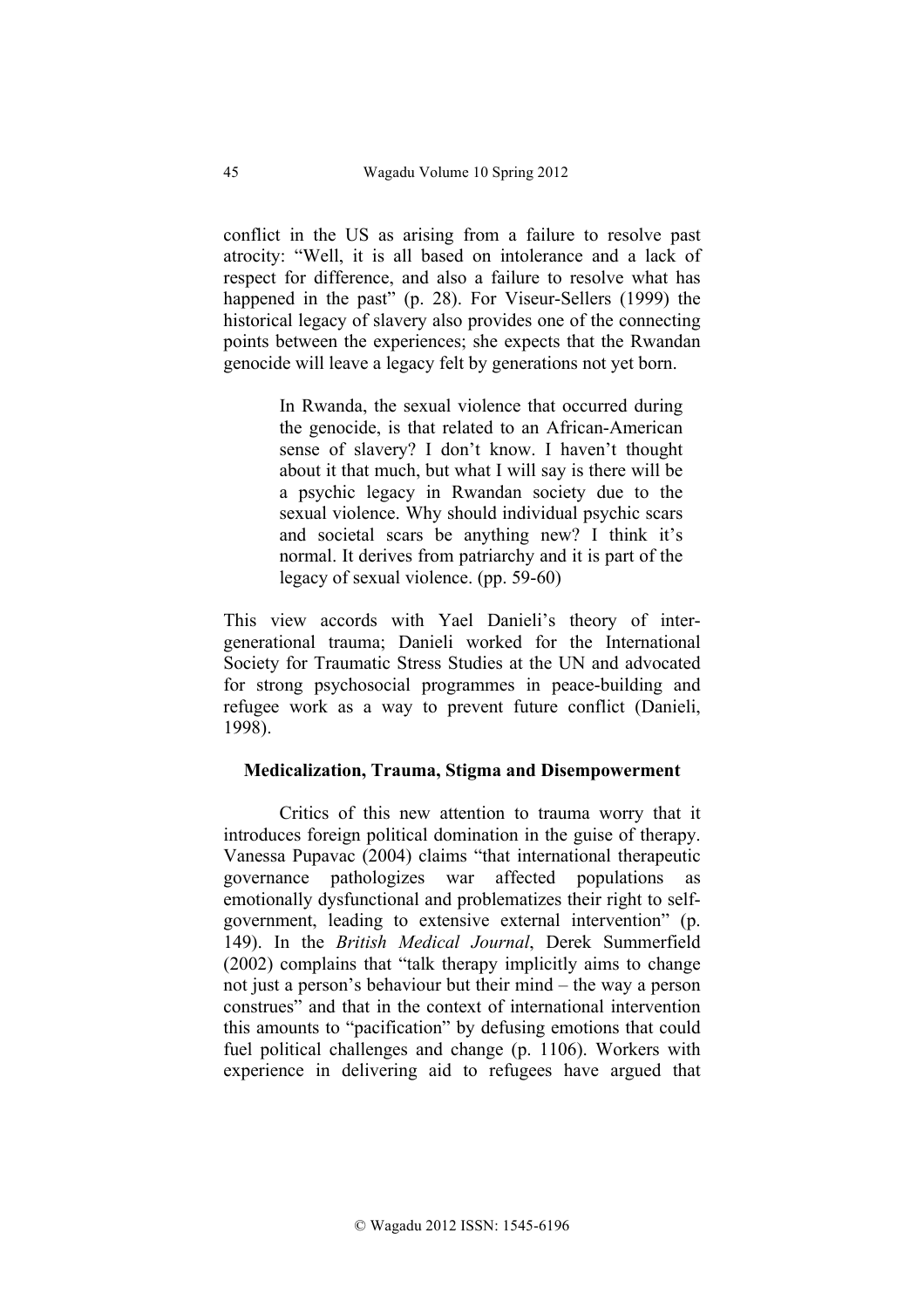emphasis on a biomedical concept of trauma may stifle local ways of conceptualizing and responding to extreme suffering (Becker, 2000). After all, trauma theory developed in a specific historical and cultural context: the 1970s Cold War "West," where it made sense to medicalize suffering and take one's problems to a therapist (Bloom, 2000; Davis, 2005; E. Herman, 1995; Young, 1995).

In response to such criticism, international trauma programs have increasingly sought to work with local cultural and community responses rather than impose rigid medical model of individual traumatic stress to be treated by talk therapy (Kienzler, 2008). Viseur-Sellers (1999) argues that individual therapy in the absence of social reconstruction will do little good: "We must talk about rebuilding civil society, as that is the only way that witnesses will ever have long-term psychological protection" (p. 72). Thus, she suggests that politically healthy communities maintain psychologically healthy individuals.

Viseur-Sellers (1999) invokes both African-American traditions and psychological notions of healing in stressing the importance of official apology to prevent further conflict:

> African-American literature speaks of redemption. The perpetrator must seek redemption through an apology to the victim/survivor. … But only when the apology is sincere. You have to acknowledge guilt in relation to the problem you caused. (p. 74)

McDonald suggests that on-going racial tension in the US stems from lack of official recognition and compensation for slavery:

> Many people in the United States say, "What's the problem? We have the Civil Rights Act and you are equal. There is no problem." But you do not beat someone for ten years and then stop and say, "Well I stopped. What is the problem?" I want you to know that you have beaten me for ten years. I want you to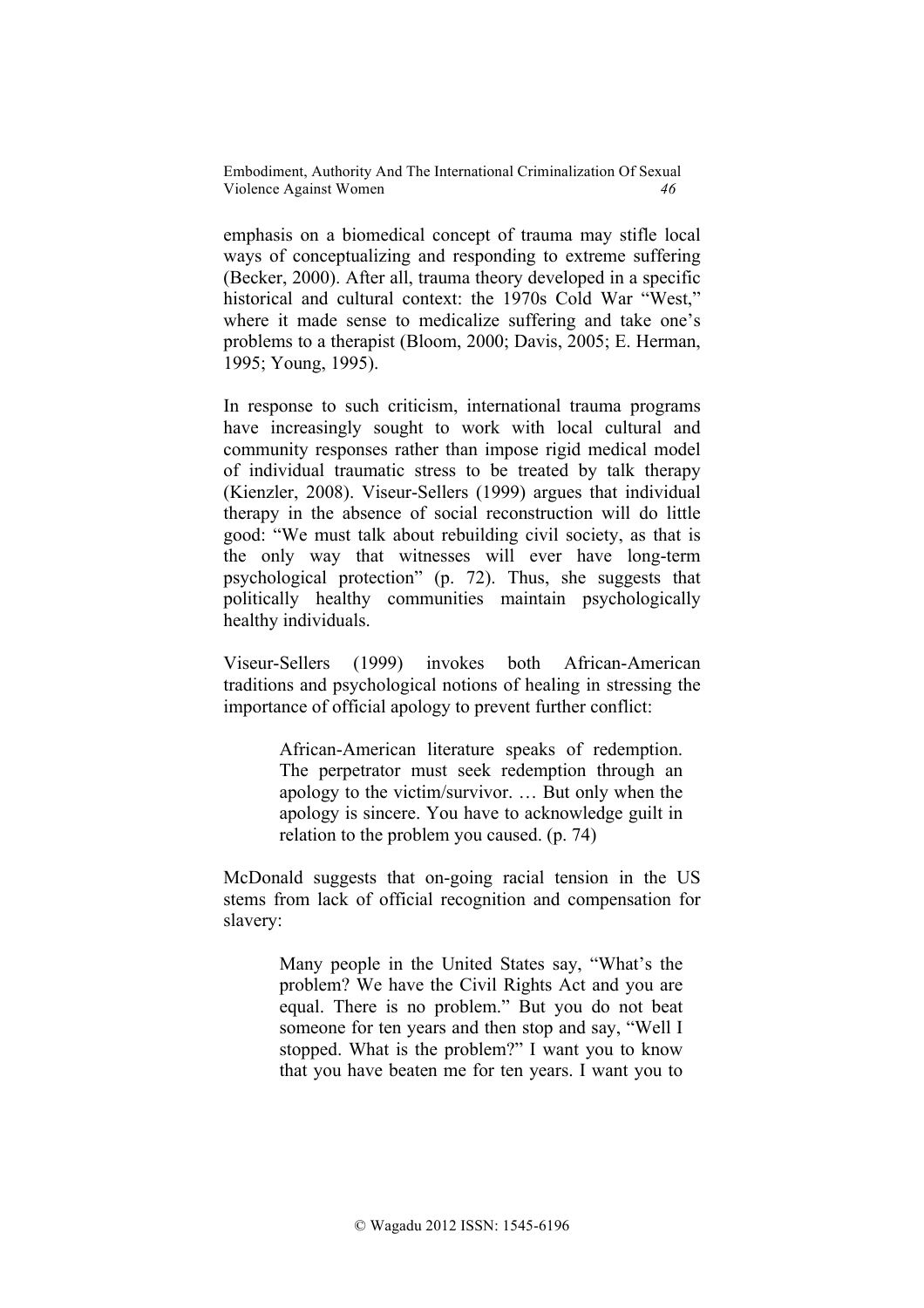acknowledge the horrific experience of slavery, the complete destruction of a culture. (Sharratt & McDonald, 1999, p. 28)

Thus, biomedical constructs only partially inform their understanding of trauma and recovery; while using psychological language of trauma, both women also draw upon their knowledge of African American experience and history in their thinking about political atrocity.

Both McDonald and Viseur-Sellers suggest ways international experts can contribute to de-stigmatizing, or in Pupavac's (2004) terms, de-pathologizing populations and individuals who have suffered trauma. McDonald sees a role for international court proceedings in reducing collective stigma. She argues, "There has to be individual accountability so that there won't be group stigmatization" (Sharratt & McDonald, 1999, p. 33). Nevertheless she acknowledges:

> "there is more to it than that because it is a community problem. … However, that doesn't mean that when a Serb is tried the whole Serb nation is on trial. But in a sense it does go beyond the individual, because you need to look at what caused the individual to act in the way he did, so that you can hopefully avoid repetitions in the future." (Sharratt & McDonald, 1999, p. 34)

Viseur-Sellers (1999) discusses the stigma of sexual violence. She suggests that societies need to find ways to remember and honor rape victims just as we remember and honor war veterans:

> something we need to do to really de-stigmatize rape. … I gave a speech in Washington in the fall, and I mentioned our indictments, saying that in the future we will know all the names: Foca, the Bungalow, Omarska [an infamous detention center]. A member of the audience approached me afterwards, and said, ''You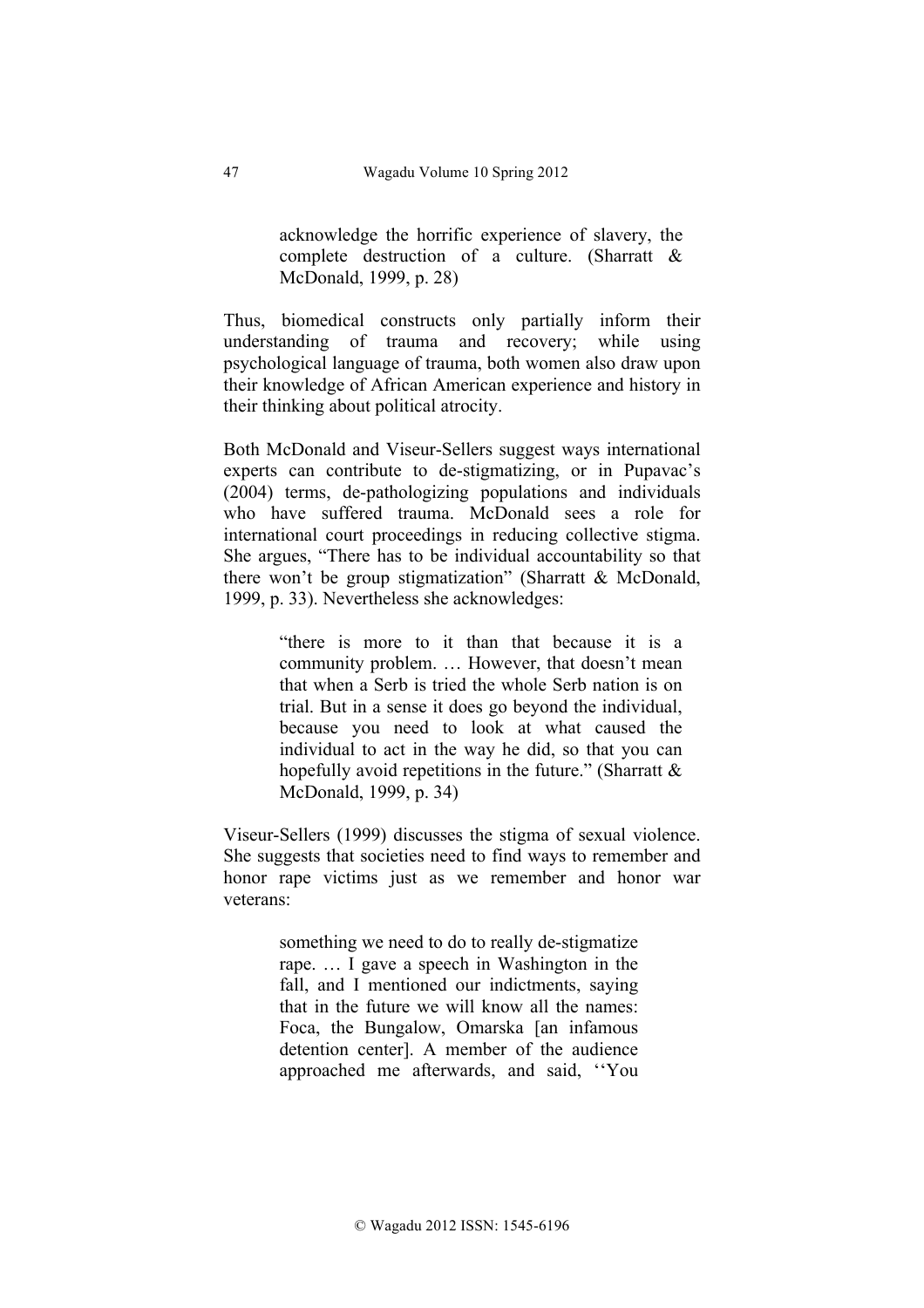> recite the names of those places as if you were referring to Gettysburg, as if they were monumental." And I replied, "Yes, I am, because this is exactly what they are.'' (p. 74)

This idea of honoring rape victims concurs with Susan Rimmer's suggestion that in Timor Leste children of war rape and their mothers be treated as veterans of the conflict and entitled to the same assistance and respect as other veterans (Rimmer, 2006).

# **Conclusion**

Only since the 1990s, has a psychosocial theory of violence as trauma entered mainstream international policy and practice in the United Nations system. Critics of this change in international discourse have argued that a narrow biomedical understanding of trauma risks pathologizing individuals and communities who depend upon international assistance following conflict or disaster. However, the relatively recent political history of trauma theory shows its roots in abolitionist, pacifist, human rights and feminist traditions. Since the 1970s, the concept of trauma linked feminist critiques of private violence with anti-war and human rights critiques of public violence: in both contexts theorists argued that violence worked as a technique of psychological domination to render victims submissive and compliant. Viseur-Sellers and McDonald's political defense of individual bodily integrity draws upon this rich thread of ethical thinking about the body embedded in practical political struggle in defense of oppressed people. Their reflections upon stigma suggest possibilities for psychosocially aware interventions to avoid some of the pitfalls of trauma theory.

#### **References**

Barry, K. (1979). *Female sexual slavery*. New York: NYU Press.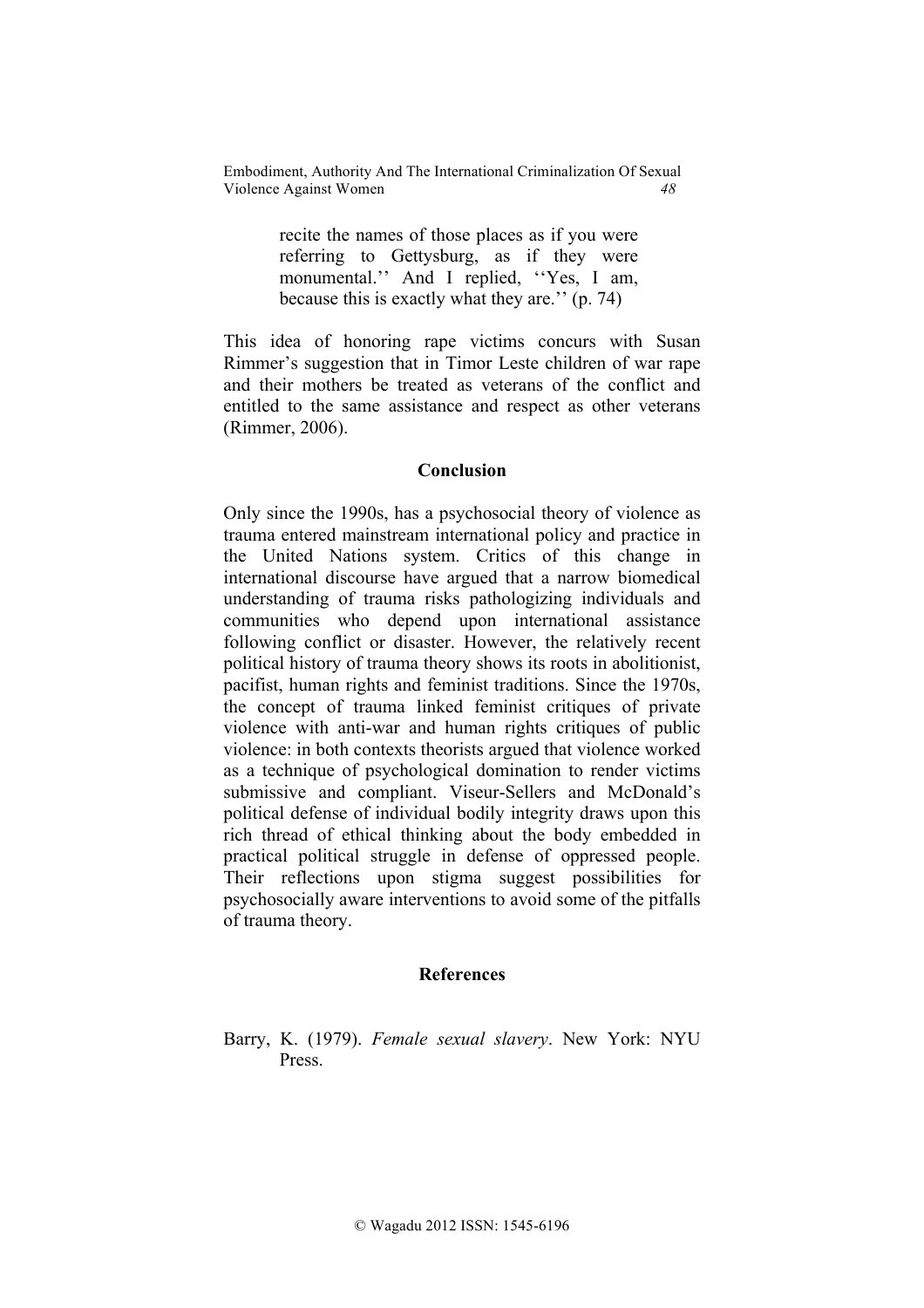- Barstow, A. L. (2001). *War's dirty secret: Rape, prostitution, and other crimes against women*. Pilgrim Press.
- Becker, C. (2000). *Psychosocial and trauma responses in wartorn societies: The case of Kosovo*. Psychosocial Notebook (Vol. 1). Geneva, Switzerland: International Organization for Migration. Retrieved from http://www.forcedmigration.org/psychosocial/papers/W iderPapers/iom\_notebook1.pdf
- Berkovitch, N. (1999). *From motherhood to citizenship: women's rights and international organizations*. Baltimore: John Hopkins University Press.
- Bloom, S. L. (2000). Our hearts and our hopes are turned to peace: Origins of the International Society for Traumatic Stress Studies. Retrieved August 28, 2010, from http://www.istss.org/History/2099.htm
- Brownmiller, S. (1975). *Against our will: Men, women, and rape*. New York: Fawcett Columbine.
- Commission of Experts (1994) Annex IX A. Final Report of the Commission of Experts Established Pursuant to Security Council Resolution 780 (1992) to Investigate Violations of International Humanitarian Law in the Former Yugoslavia. 1994. Five volumes and related materials: http://www.law.depaul.edu/centers\_institutes/ihrli/publi

cations/yugoslavia.asp para 63

- Connors, J. (1996). NGOs and the human rights of women at the United Nations. In P. Willetts (Ed.), *The conscience of the world* (pp. 147-180). London: Hurst and Company.
- Danieli, Y. (1998). *International handbook of multigenerational legacies of trauma*. New York: Plenum Press.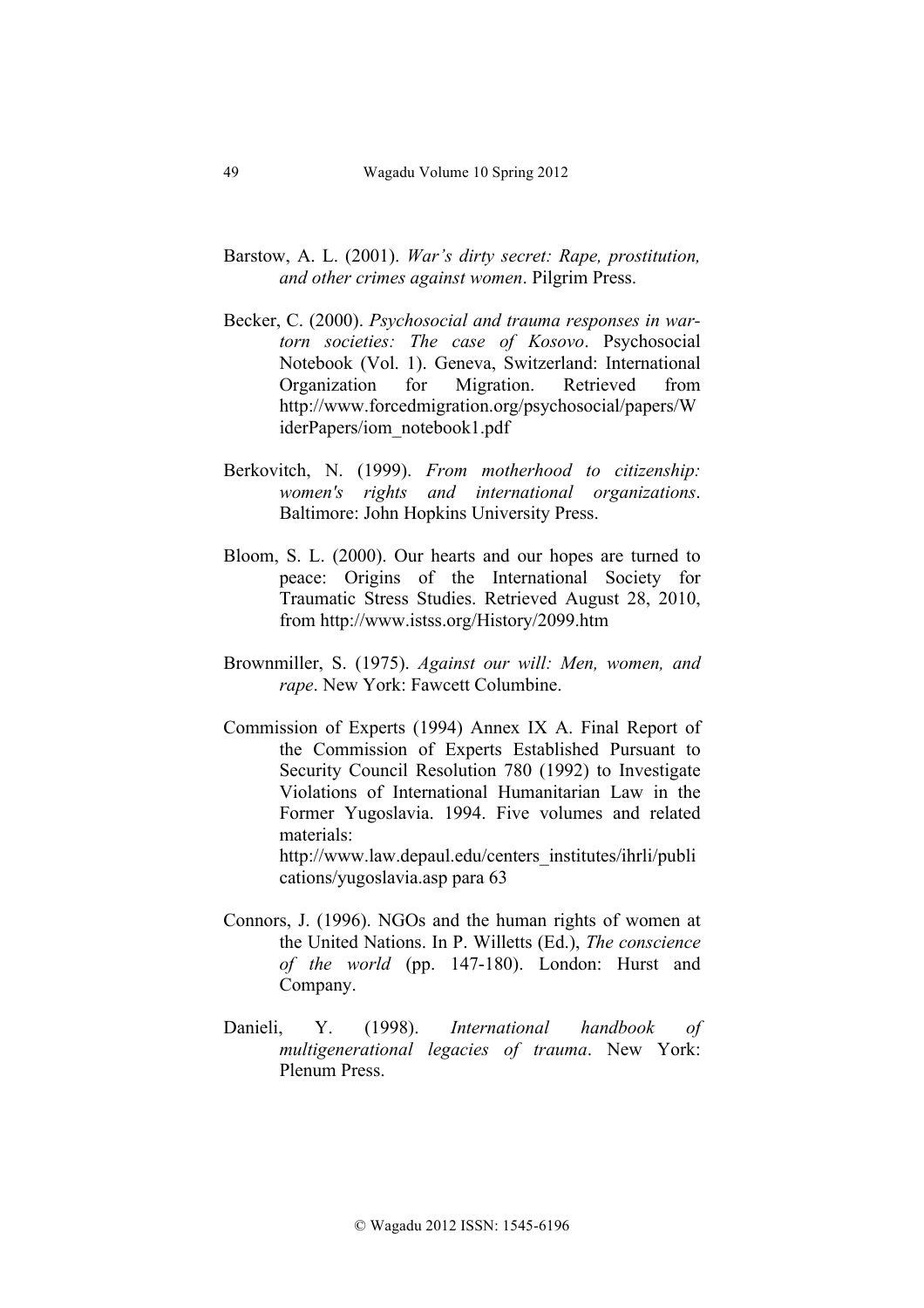- Davis, J. E. (2005). *Accounts of innocence: Sexual abuse, trauma, and the self*. Chicago: University of Chicago Press.
- Division for the Advancement of Women. (2010). Fourth World Conference on Women, Beijing 1995. Retrieved September 10, 2010, from http://www.un.org/womenwatch/daw/beijing/index.html
- Gertjejanssen, W. J. (2004). *Victims, heroes, survivors: Sexual violence the eastern front during World War II*. Minneapolis: University of Minnesota Press.
- Friedman, E. (1995) Women's human rights: The emergence of a movement. In J.S. Peters and A. Wolper (Eds), *Women's rights, human rights: International feminist perspectives* (pp.18-35). London: Routledge,.
- Fisch, A.A. (2000) *American slaves in Victorian England: Abolition politics in popular literature and culture.* Cambridge: Cambridge University Press
- Harrington, C. (2010). *Politicization of sexual violence: From abolitionism to peacekeeping*. London: Ashgate Publishing Company.
- Harris, V., & Goldsmith, A. (2010). Gendering transnational policing: Experiences of Australian women in international policing operations. *International Peacekeeping*, *17*(2), 292-306.
- Herman, E. (1995). *The romance of American psychology: Political culture in the age of experts*. Berkeley: University of California Press.
- Kienzler, H. (2008). Debating war-trauma and post-traumatic stress disorder (PTSD) in an interdisciplinary arena. *Social Science & Medicine*, *67*(2), 218-227.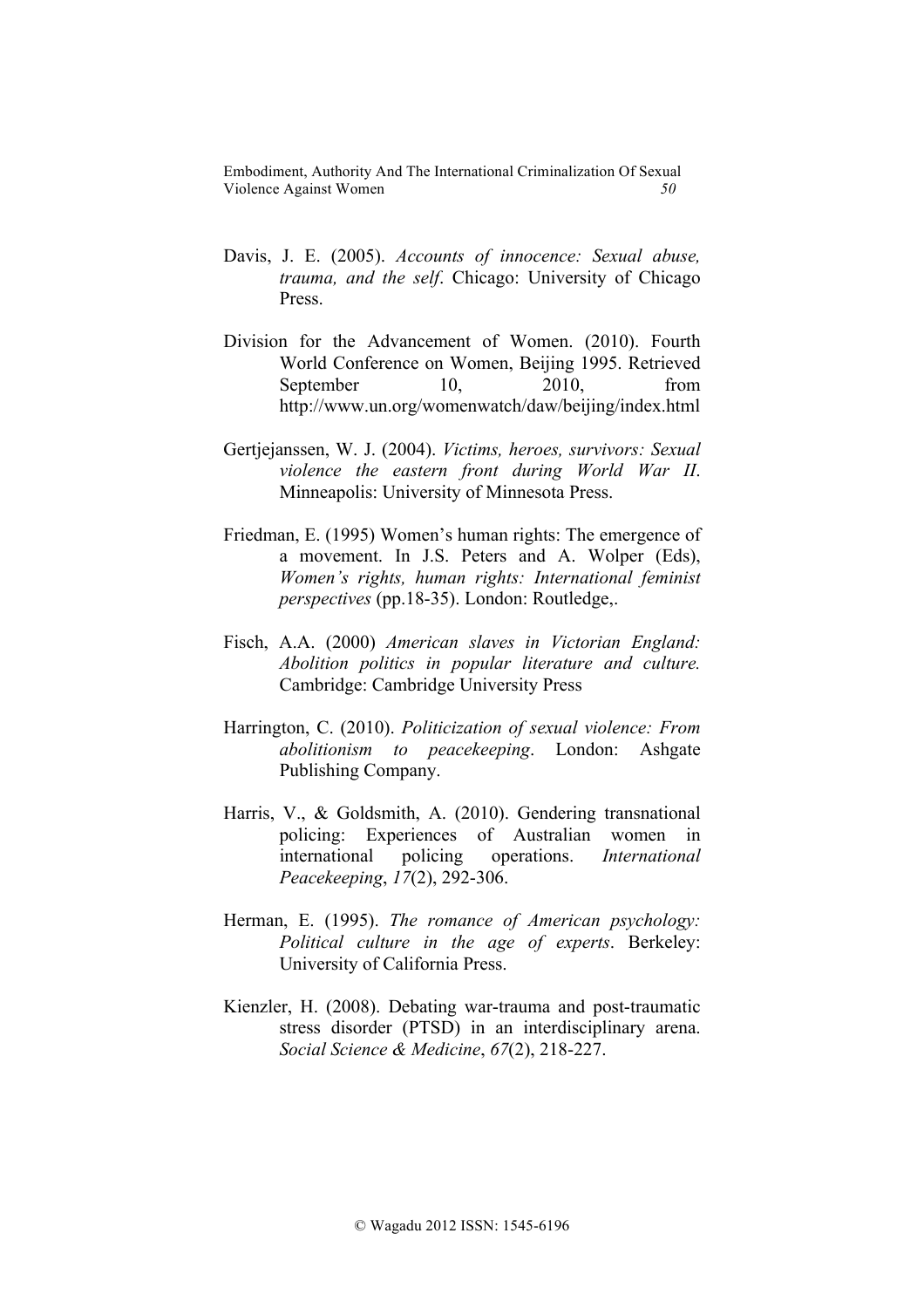- Miers, S. (2003). *Slavery in the twentieth century: The evolution of a global problem*. Lanham, MD: AltaMira Press.
- Miller, C. (1994). "Geneva the key to equality": inter-war feminists and the League of Nations. *Women's History Review*, *3*(2), 219.
- Pietila, H., & Vickers, J. (1996). *Making women matter: The role of the United Nations* (3rd ed.). London: Zed Books.
- Prince, Mary ([1831] 2000). *The history of Mary Prince, a West Indian slave related by herself. With a supplement by the editor. To which is added, the narrative of Asa-Asa, a captured African.* Electronic edition, North Carolina: Academic Affairs Library University of North Carolina at Chapel Hill. Available at: http://docsouth.unc.edu/neh/prince/prince.html [accessed August 25, 2009].
- Pupavac, V. (2004). War on the couch. *European Journal of Social Theory*, *7*(2), 149 -170.
- Rimmer, S. H. (2006). Orphans or veterans: Justice for children born of war in East Timor. *Texas International Law Journal*, *42*, 323.
- Rupp, L. J. (1997). *Worlds of women: the making of an international women's movement*. Princeton, NJ: Princeton University Press.
- Russell, D. E. (1982). *Rape in marriage* (Rev Exp.). New York: Macmillan Publishing.
- Sharratt, S., & McDonald, G. K. (1999a). Interview with Gabrielle Kirk McDonald, President of the International Criminal Tribunal for the Former Yugoslavia. *Women & Therapy*, *22*(1), 23.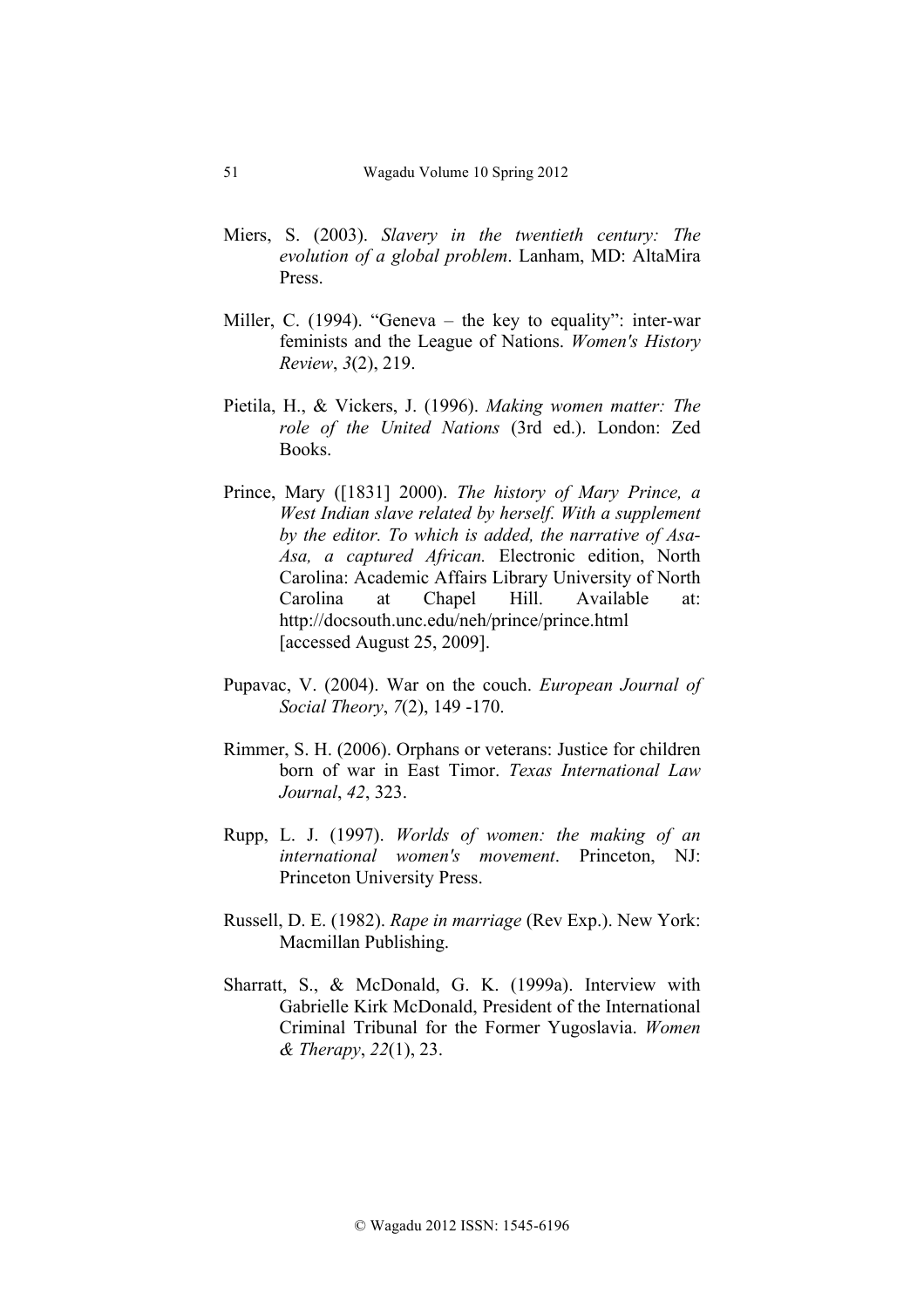- Sharratt, S., & Viseur-Sellers, P. (1999). Interview with Patricia Viseur-Sellers, Legal Officer on Gender Issues. *Women & Therapy*, *22*(1), 53.
- Summerfield, D. (2002). Effects of war: moral knowledge, revenge, reconciliation, and medicalised concepts of "recovery". *BMJ*, 325(7372), 1105-1107.
- Tanaka, Y. (2002). *Japan's comfort women*. New York: Routledge.
- Times (1852) Uncle Tom in England. The London Times on Uncle Tom's Cabin. A review from the London Times of Friday, September 3d, 1852. Evils of slavery, method of its removal, danger of agitation, colonization, &c. American slavery: English opinion of "Uncle Tom's Cabin." Evils of slavery – Method of its removaldangers of agitation-colonization, &c.' from *The Times*, Friday, September 3, New York, Bunce & Brother1852. Available at 'From Slavery to Freedom: The African-American Pamphlet Collection. 1824-1909': *http://lcweb2.loc.gov/cgibin/query/r?ammem/rbaapc:@field(DOCID+@lit(rbaa pc30900div1))*
- Trumble, K. L. (2004) "Her body is her own:" Victorian feminists, sexual violence, and political subjectivity. Unpublished dissertation submitted to the Department of English Florida State University College of Arts and **Sciences**
- Tryggestad, T. (2009) Trick or treat? The UN and implementation of Security Council Resolution 1325 on Women, Peace, and Security, *Global Governance* 15, 539-557.
- UN Doc. A/Conf.183/9. (1998). Rome Statute of the International Criminal Court. Retrieved September 12, 2010, from http://untreaty.un.org/cod/icc /statute/romefra.htm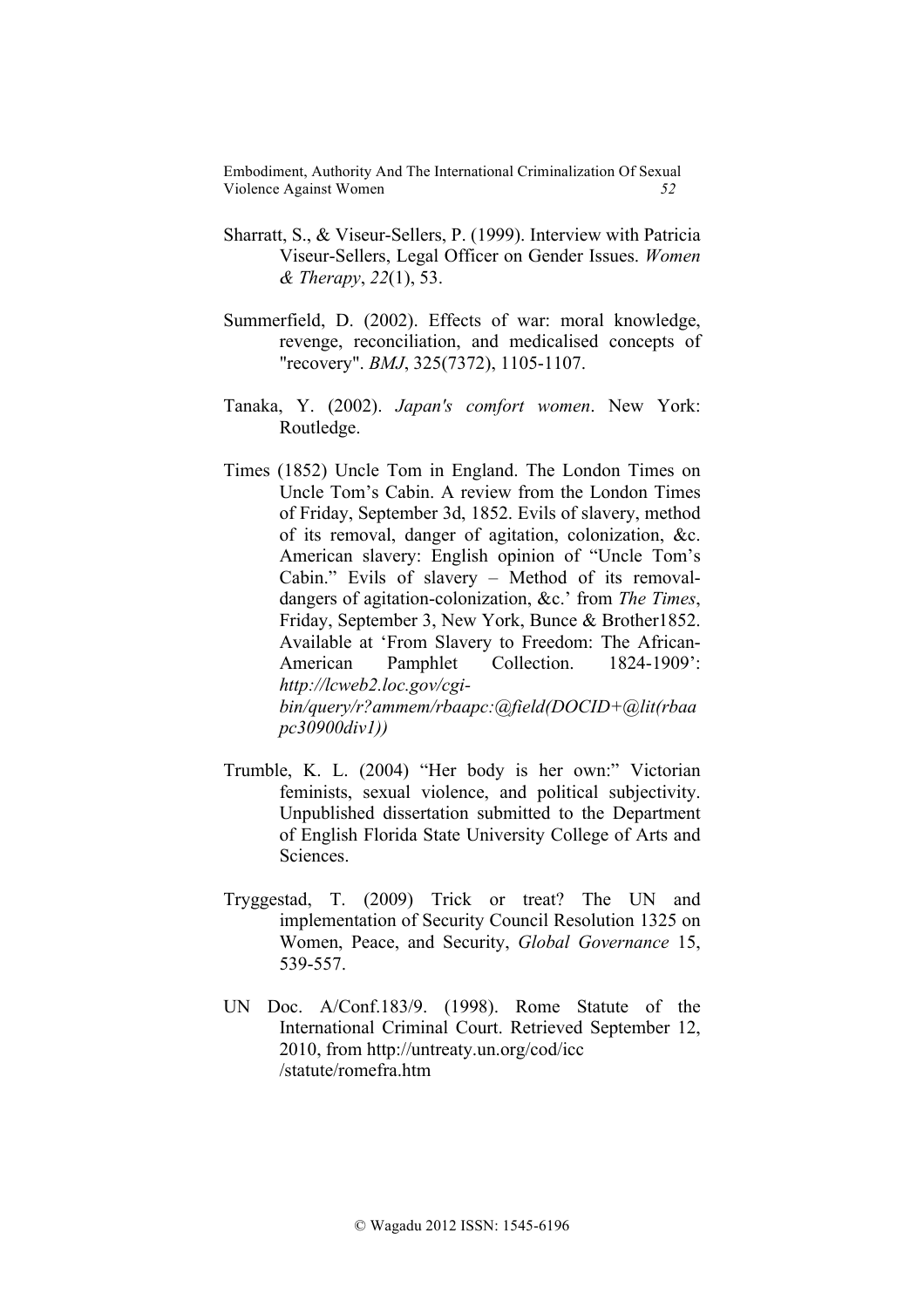- United Nations Security Council. (2000). Women Peace and Security Resolution 1325. Adopted by the Security Council at Its 4213th Meeting, on 31 October 2000'. S/Res/1325. Available at http://www.un.org/Docs/scres/2000/sc2000.htm
- United Nations Security Council. (2008). Women Peace and Security Resolution 1820 Adopted by the Security Council at its 5916th meeting, on 19 June 2008 S/Res/1820 Available at http://www.un.org/Docs/sc/unsc\_resolutions08.htm
- United Nations Security Council (2009a) Women Peace and Security Resolution 1888 Adopted by the Security Council at its 6195th meeting, on 30 September 2009 S/Res/1888 Available at: http://www.un.org/Docs/sc/unsc\_resolutions09.htm
- United Nations Security Council (2009b) Women Peace and Security Resolution 1889 Adopted by the Security Council at its 6196th meeting, on 30 September 2009 S/Res/1889 Available at: http://www.un.org/Docs/sc/unsc\_resolutions09.htm
- United Nations Security Council (2010) Women Peace and Security Resolution 1960 Adopted by the Security Council at its 6453rd meeting, on 16 December S/Res/1960 2010 Available at: http://www.un.org/Docs/sc/unsc\_resolutions10.htm
- Young, A. (1995). *The harmony of illusions: inventing posttraumatic stress disorder* (1st ed.). Princeton, NJ: Princeton University Press.

!!!!!!!!!!!!!!!!!!!!!!!!!!!!!!!!!!!!!!!!!!!!!!!!!!!!!!!!!!!!

 $<sup>1</sup>$  Thanks to the anonymous reviewers for feedback on earlier drafts of this</sup> article and to my writing group: Teresia Teaiwa, Jo Smith, Sara Kindon and Deborah Jones for on-going inspiration.<br><sup>2</sup> Carol Harrington, PhD., Lecturer, School of Social and Cultural Studies,

Victoria University of Wellington, New Zealand is author of *Politicization of Sexual Violence from Abolitionism to Peacekeeping* (London: Ashgate